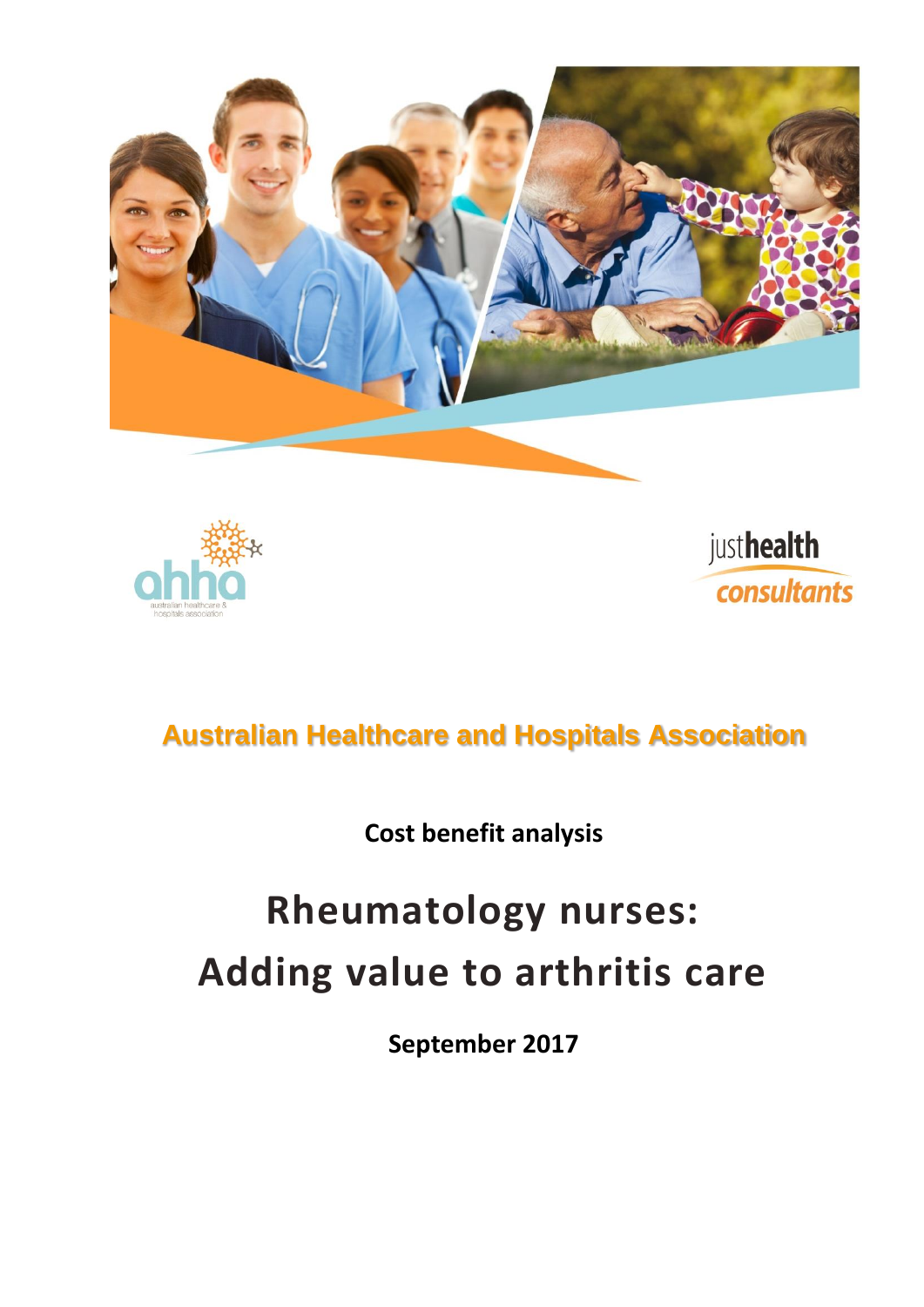#### **Arthritis Australia**

Level 2/255 Broadway Glebe NSW 2037

- P: 02 9518 4441
- F: 02 9518 4011
- E: [info@arthritisaustralia.com.au](mailto:info@arthritisaustralia.com.au)
- W: [www.arthritisaustralia.com.au](http://www.arthritisaustralia.com.au/)

#### **Australian Healthcare and Hospitals Association**

Unit 8, 2 Phipps Close Deakin ACT 2600

PO Box 78 Deakin West ACT 2600

P: 02 6162 0780

- F: 02 6162 0779
- E: [admin@ahha.asn.au](mailto:admin@ahha.asn.au)
- W: [ahha.asn.au](http://www.ahha.asn.au/)
- **IR** @AusHealthcare
- Ħ facebook.com/AusHealthcare
- În linkedin.com/company/australian-healthcare-&-hospitalsassociation

ABN: 49 008 528 470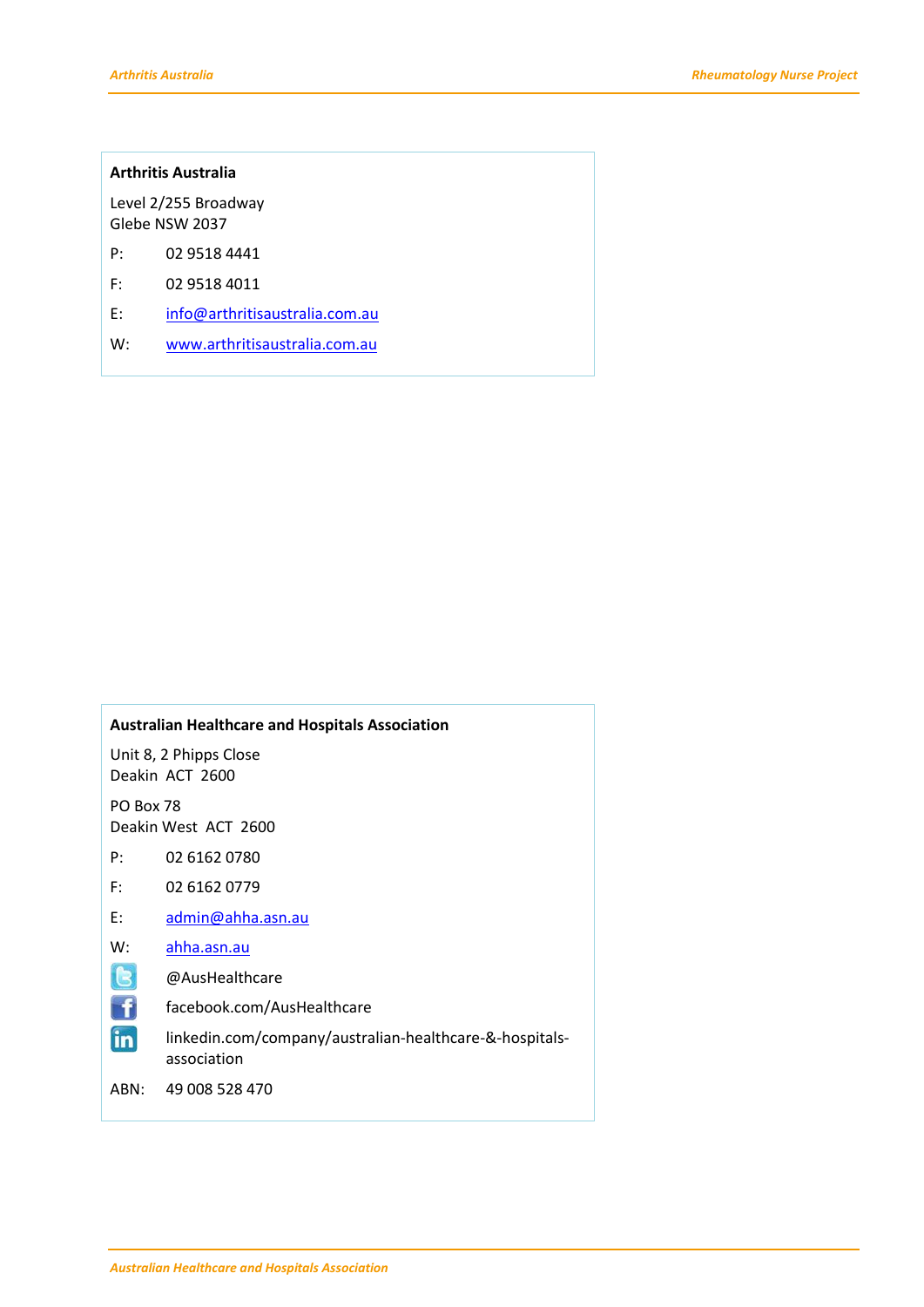# **Table of Contents**

| Roles and scope of activities for rheumatology nurses in Australia2      |
|--------------------------------------------------------------------------|
|                                                                          |
|                                                                          |
|                                                                          |
|                                                                          |
|                                                                          |
|                                                                          |
|                                                                          |
|                                                                          |
|                                                                          |
|                                                                          |
|                                                                          |
|                                                                          |
|                                                                          |
|                                                                          |
|                                                                          |
|                                                                          |
|                                                                          |
|                                                                          |
|                                                                          |
|                                                                          |
| Reducing the effectiveness of early treatment at reducing bDMARD use  16 |
|                                                                          |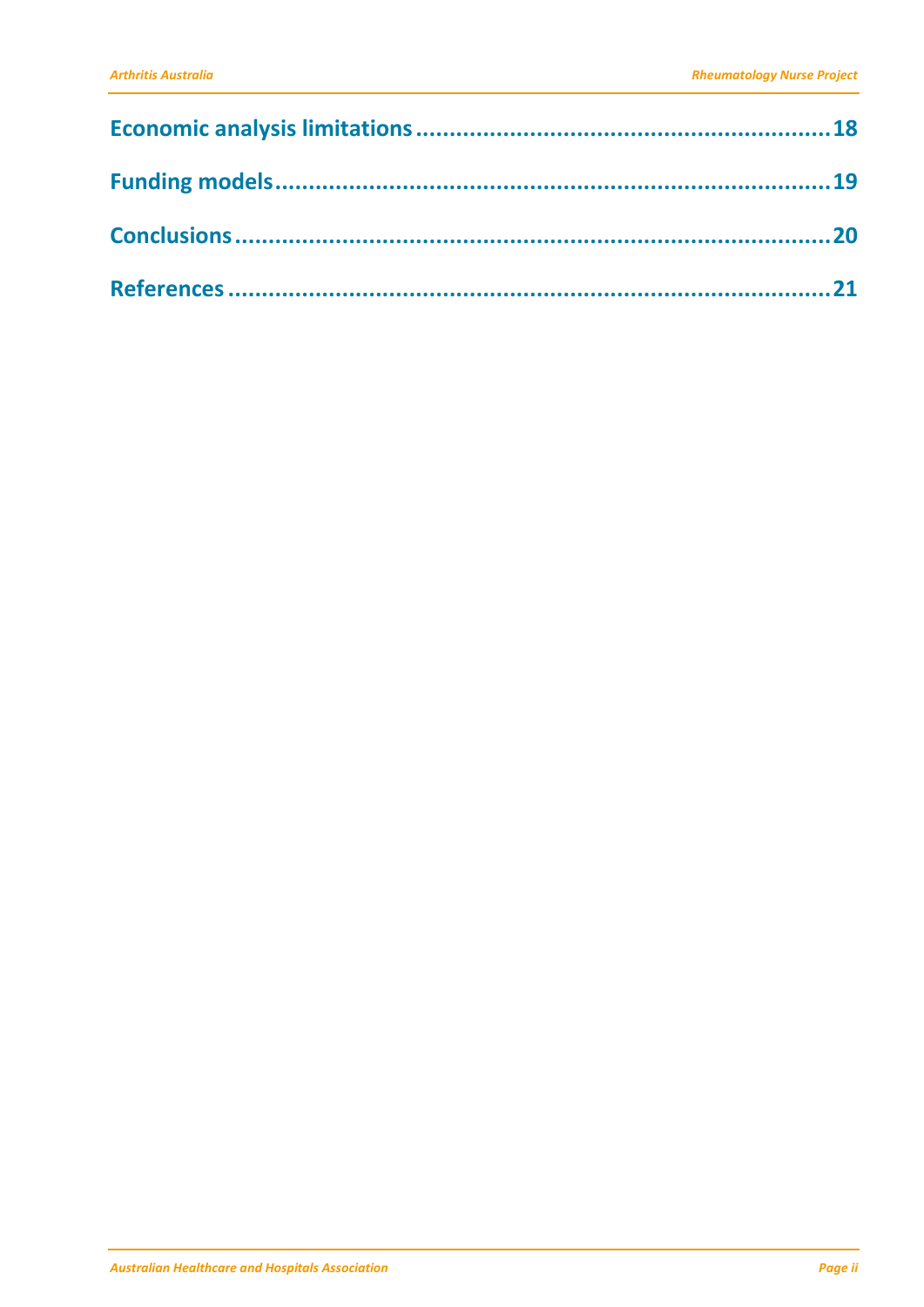# <span id="page-4-0"></span>**Background**

#### <span id="page-4-1"></span>**Introduction**

The Australian Healthcare and Hospitals Association (AHHA), on behalf of Arthritis Australia, completed a study to assess the current and potential role, scope of activities and value of rheumatology nurses in Australia. This cost-benefit analysis was prepared as part of this broader study which also included a literature review and stakeholder surveys and interviews., The results of these research activities are summarised in the report *Rheumatology nursing: Adding value to arthritis care.*

#### <span id="page-4-2"></span>**Overview**

The *[Time to Move: Rheumatoid Arthritis](http://www.arthritisaustralia.com.au/index.php/reports/time-to-move-arthritis-reports.html)* strategy recommends increasing the rheumatology nurse workforce in Australia to enhance education and support for people with inflammatory arthritis, including in rural and regional areas, and to assist in improving timely access to rheumatologists (Arthritis Australia 2014).

While the benefits of rheumatology nurses overseas are well documented, little is known about the rheumatology nurse workforce in Australia and its value in this context.

A literature review has been undertaken to identify evidence for the potential benefits of increasing the rheumatology nurse workforce from the perspective of consumers, rheumatologists and general practitioners as well as the health system more broadly. It provides the background and academic context for qualitative research with stakeholders, through both targeted online surveys and interviews, to further explore the current and potential role, scope of activities and distribution of rheumatology nurses in the management of chronic inflammatory arthritis in Australia. The literature review is provided in the consolidated report.

A cost-benefit analysis has been undertaken to determine the feasibility of funding rheumatology nurse positions from the perspective of the service provider and the wider health system.

The results of the above research activities have been collated into a report which includes a range of recommendations to advance the proposal to build the rheumatology nurse workforce, including potential funding options.

#### <span id="page-4-3"></span>**Purpose of the cost benefit analysis**

This cost-benefit analysis has been prepared to identify and examine the costs and benefits associated with inflammatory arthritis models of care that involve rheumatology nurses from the perspective of both service providers and the wider health system. The outcomes of this analysis will also identify potential funding options.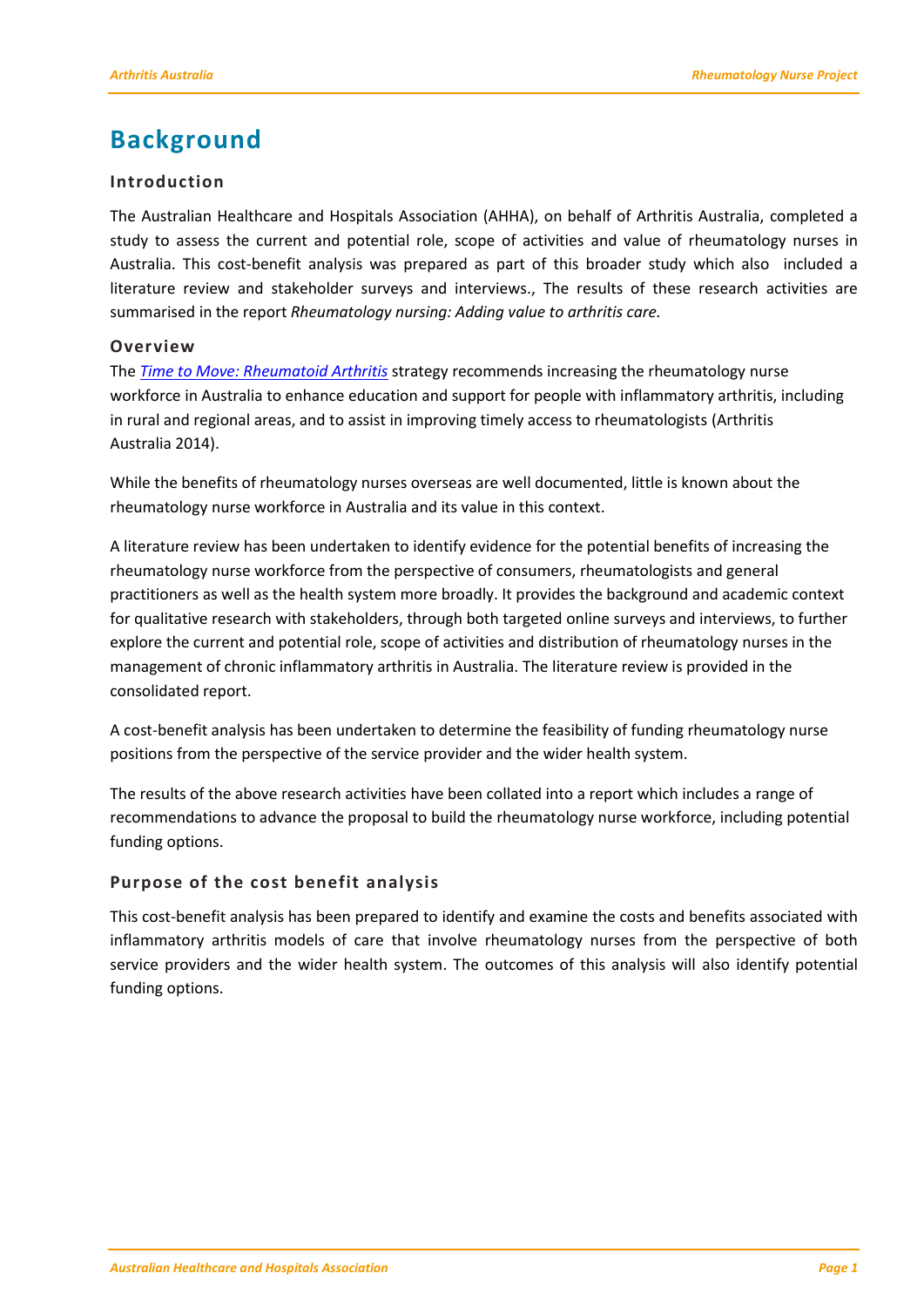# <span id="page-5-0"></span>**Roles and scope of activities for rheumatology nurses in Australia**

General practitioners are usually the first point of contact within the health system for people with chronic conditions, and their role in the diagnosis and early management of inflammatory forms of arthritis such as rheumatoid arthritis is critical. Early diagnosis and treatment, ideally within three months of symptom onset is critical in many of these conditions to slow or prevent disease progression and joint destruction. Ideally treatment with disease modifying anti-rheumatic drug (DMARD) therapy should be initiated by a rheumatologist or clinical immunologist, so appropriate early referral from the GP to a specialist rheumatologist is essential.

However, with the current number and distribution of rheumatologists, people in Australia can face long delays in accessing specialist care. In 2012, half of all patients had to wait more than the recommended period for an urgent initial consultation with a rheumatologist (Piper 2012).

Internationally, predictions that the demand for rheumatology services will outstrip the supply of rheumatologists have led to the expansion of roles of non-rheumatologists such as nurses. The development of the rheumatology nursing role is relatively new, but evolving rapidly, with studies exploring and evaluating their contribution to care.

The European League Against Rheumatism (EULAR) provides recommendations for the role of the nurse in the management of chronic inflammatory arthritis based on evidence and expert consensus. Recommendations for the contribution of nurses to care and management related to:

- **Education**: improving patients' knowledge of inflammatory arthritis and its management throughout the course of their disease
- **Comprehensive disease management**: early detection of arthritis, making referrals, determining necessary interventions, disease and medication monitoring and changing medications with the aims of controlling disease activity, reducing symptoms and improving patient-preferred outcomes
- **Psychosocial issues**: identifying, assessing and addressing psychosocial issues to minimise the chance of patient anxiety and depression
- **Self-management**: promoting self-management skills in order that patients might achieve a greater sense of control, self-efficacy and empowerment
- **Continuity of care**: providing nurse-led telephone services to enhance continuity of care and to provide ongoing support.

Studies in the US and UK have identified similar roles and responsibilities for rheumatology nurses, as well as demonstrating the potential for rheumatology nurses in the diagnostic process and to monitor DMARD therapy (Kuznar 2014; Solomon et al. 2014; Smith et al. 2017; Mintz, Jones & Reiff 2015; Hill, Ryan & Hassell 2009; Kroese et al. 2011; Larsson et al. 2015; Oliver 2011; Butt, Newman & Smith 2016).

With the prevalence of chronic musculoskeletal conditions expected to rise considerably in coming decades and extensive systemic and sector-wide changes in health service delivery and funding, changes in the ways health professionals are trained and provide care are imperative.

Models of care that include nurses offer the potential to provide safe and effective care at less cost than traditional delivery modes. Hill et al. (1994) reported that nurse practitioner led outpatient rheumatology clinics can provide patients with effective and safe care. Patients seen by a rheumatology nurse had greater understanding of their condition and were more satisfied with their care. Rheumatology nurse practitioners saw fewer patients per clinic, compared with their rheumatology colleagues (8.3 versus 17.8), potentially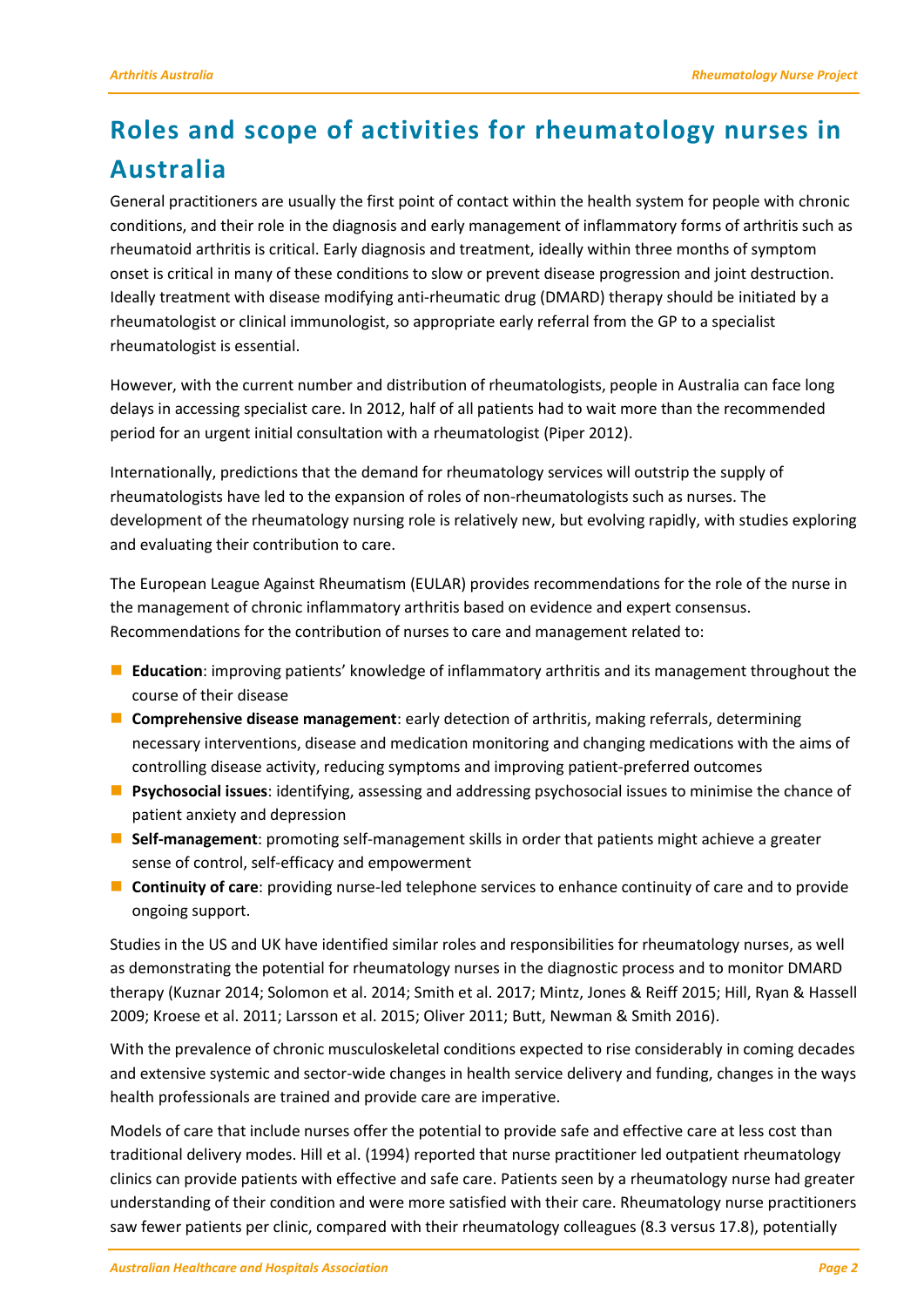providing greater time with each patient. Ndosi et al. (2013) similarly found increased client consultation time in rheumatology nurse-led care compared with rheumatologists-led care, while achieving similar quality of life and outcomes at lower costs. A 2015 Swedish study found nurse-led rheumatology clinics cost 13 per cent less than traditional rheumatologist-led clinics (Larsson et al. 2015).

While the role of Australian rheumatology nurses varies across services (AHHA 2017), the models of care align generally with the EULAR recommendations. Australian models of care involving rheumatology nurses include:

- A Rheumatology Nurse Practitioner model that aims to build the capacity and capability of the multidisciplinary team. The nurse practitioner is based in the hospital and works autonomously and collaboratively with outpatients, biologics clinics, specialist clinics, inpatient wards and day units, among others. They perform tasks such as the direct referral of patients, prescribing medications and ordering diagnostic investigations (Melbourne Health 2014).
- $\blacksquare$  A Rheumatology Nurse model where the nurse undertakes tasks such as coordinating and conducting assessments, monitoring medication toxicity, scheduling reviews, performing audits and ensuring continuation of PBS funded therapy (Government of Western Australia Department of Health 2009).
- A Clinical Nurse Consultant model where a nurse provides care coordination of all services, targeted and specific child and family education, ongoing family support and nursing care for the child (Royal Children's Hospital Melbourne 2012).
- A Rheumatology clinic model where a nurse triages referrals and monitors disease activity, also communicating with GPs and pathology providers (Government of Western Australia Department of Health 2009).

There are also many other models used in Australia for nurses in extended roles in other clinical areas.

Internationally, rheumatology nurses have taken on roles in the diagnostic process, monitoring biologic therapies in nurse-led rheumatology clinics, providing telephone advice and consultations from clinics, as well as leading clinics for joint injections or infusion of biological DMARD (bDMARD) therapy.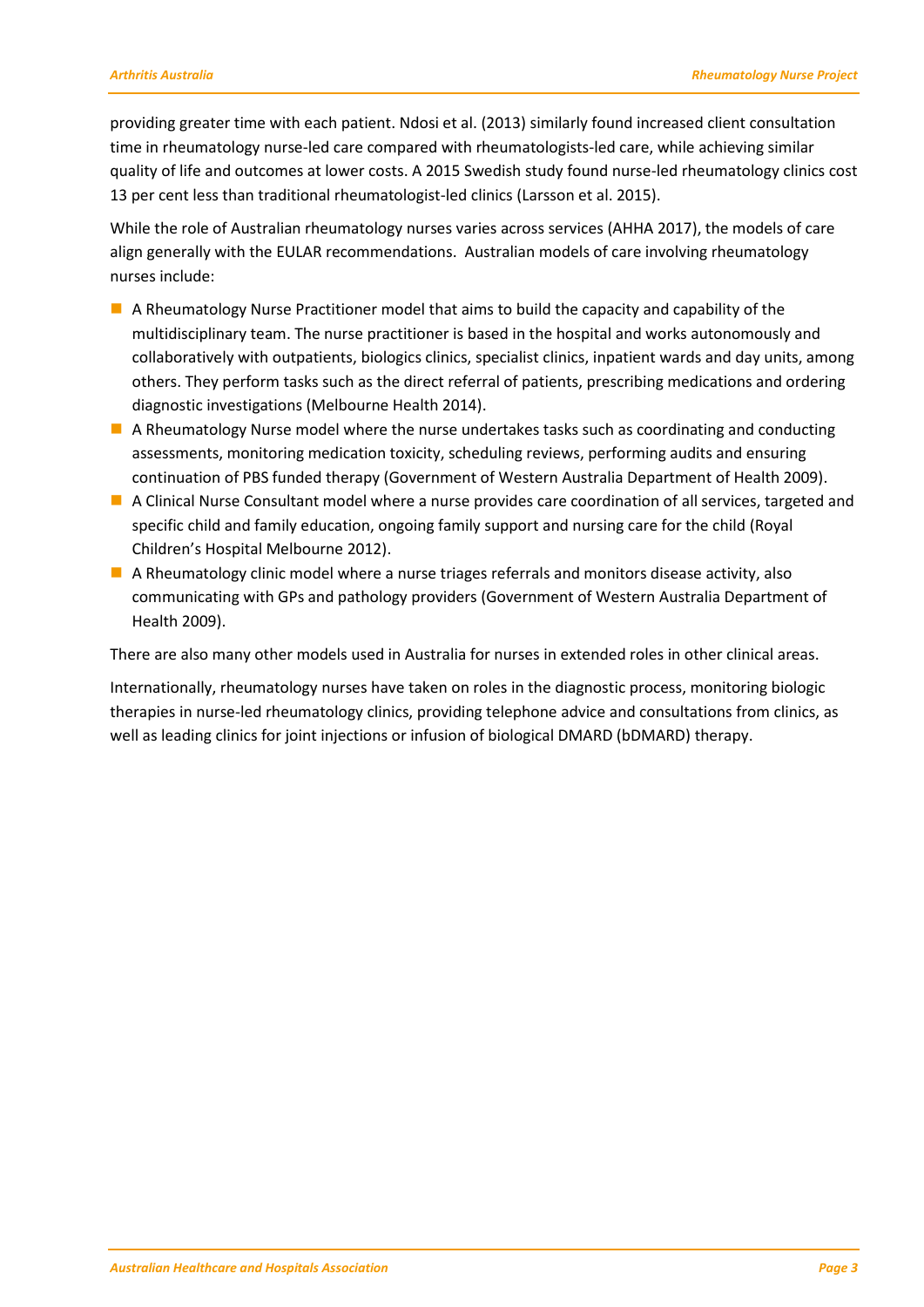# <span id="page-7-0"></span>**Initiation of pharmacological therapy**

#### <span id="page-7-1"></span>**Pharmacological management**

Disease modifying anti-rheumatic drugs (DMARDs) including conventional, biological and biosimilar drugs are the cornerstone of inflammatory arthritis management (Jones, Nash & Hall 2017). These medications control symptoms, prevent disease progression and joint erosion, reduce mortality and increase the likelihood of achieving disease remission (Jones, Nash & Hall 2017; Smolen et al. 2010).

With early instigation of DMARDs remission is now a recommended and achievable goal (Sokka et al. 2008; Smolen et al. 2016). Achieving remission rapidly will halt further joint damage (Smolen et al. 2008).

#### <span id="page-7-2"></span>**Delays in initiating treatment**

In rheumatoid arthritis 75 per cent of joint erosions occur within the first two years of the disease (van der Horst-Bruinsma et al. 1998). Delays in diagnosis and instigation of therapy are likely to result in avoidable burden of disease and disability (van der Linden et al. 2010).

Introducing effective therapy early, prior to the development of permanent joint damage, joint erosions and declines in physical function, limits the impact of the disease (Lard et al. 2001; Nell et al. 2004; Verstappen et al. 2003), reduces the disease burden (Bykerk & Emery 2010) and increases the likelihood of remission (van der Linden et al. 2010; Nell et al. 2004; Gremese et al. 2013; Möttönen et al. 2002).

While broad agreement exists that early initiation of treatment for inflammatory arthritis within 3–4 months of symptom onset, during the 'window of opportunity', can improve patient outcomes, international studies have shown that delays are common. Median times from symptom onset to commencement of DMARD therapy have been reported at 5–11 months (Sokka & Pincus 2002; Tavares et al. 2012; Raza et al. 2011; UK National Audit Office 2009, Nanji et al. 2012, van der Linden et al. 2010), with delays of up to 19 in Spain (Hernandez-Garcia et al. 2000) and 42 months and Korea (Cho et al. 1998).

Australian studies have reported median times to initiation of DMARD therapy of between 4.5 months and 6.4 months (Van Doornum et al. 2013; Reed et al. 2005; Jamal et al. 2011), with delays of up to two years from symptom onset to rheumatologist review in some parts of rural Queensland (Roberts et al. 2012). A 2011 study found that only 23 per cent of patients with early rheumatoid arthritis in Australia started on DMARD therapy within 3 months (Jamal et al. 2011).

Delays can occur at a number of points along the care pathway between:

- the onset of symptoms and seeking medical care;
- **Fig.** review by a primary care physician and referral to a rheumatologist; and
- **Example 2** referral and review by a rheumatologist.

#### (van der Linden et al. 2010; Bykerk & Emery 2010)

Timely access to appropriate rheumatology care can be limited due to barriers in accessing appropriate healthcare providers such as specialist medical rheumatologists. Piper in 2012 reported that there were 195 full-time equivalent rheumatologists in Australia, or one per 118,000 Australians. This falls short of international benchmarks, such as the UK where one full-time equivalent specialist medical rheumatologists is recommended per 86,000 people (Royal College of Physicians 2013).

Future shortage of Australian rheumatologists is predicted due to increasing prevalence of arthritic disease (Roberts et al. 2006), population growth and an ageing medical workforce. Existing shortages of rheumatologists and paediatric rheumatologists will also be exacerbated due to limited specialist training positions and funding for training (Arthritis Australia 2014).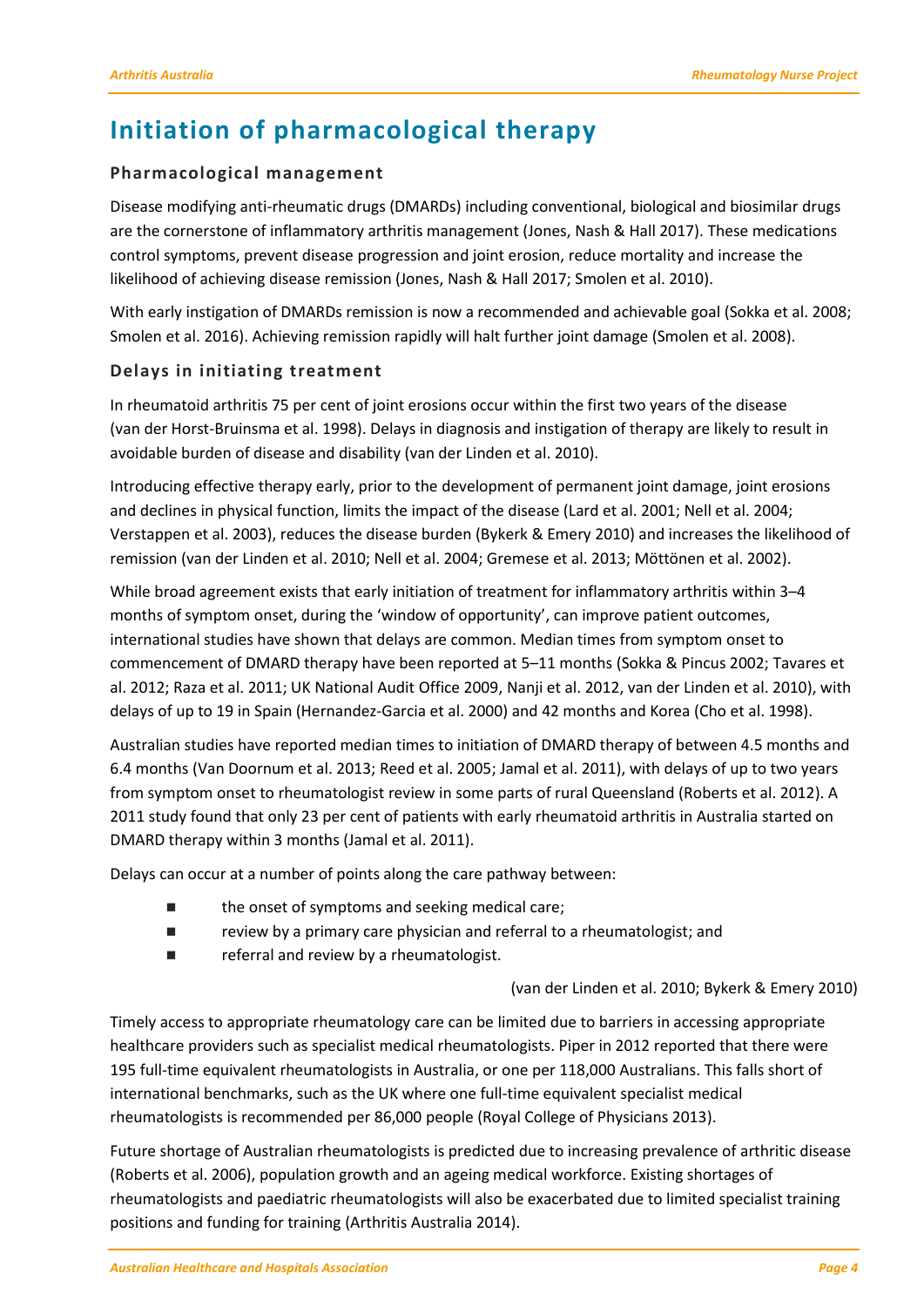#### <span id="page-8-0"></span>**Avoiding delay**

Optimal management of inflammatory arthritis requires early diagnosis and initiation of treatment. Reducing delays in initiation of pharmacological treatment is likely to result in substantial health-cost savings due to higher rates of remission (Nell et al. 2004; Gremese et al. 2013; van der Linden et al. 2010), reduced need for expensive bDMARD therapy (Gremese et al. 2013), avoided and delayed joint replacement surgery (Moura et al. 2015), reduced medical referrals and consultations (Ryan 1997; Sørensen et al. 2015), reduced hospital admissions (Oliver & Leary 2010) and reduced healthcare costs (Barnabe et al. 2013). There is also likely to be significant societal gains through greater social participation and economic productivity improvements (Finckh et al. 2009; Roberts et al. 2006).

Effective provision of care by rheumatology nurses can assist in reducing extensive delays in accessing rheumatologist care. This role can support the care of those with new disease or high disease activity and can also provide monitoring for those with low disease activity or those in remission. This allows resources to be effectively reallocated improving access to rheumatologists (Larsson et al. 2015), particularly for those patients who are newly referred.

The Time to Move report (Arthritis Australia 2014) identifies 'early arthritis clinics' as a potential option to improve access and reduce delays for those with early inflammatory arthritis. This model of care has been shown to reduce delays using a structured process-based care approach (Roberts et al. 2005).

Rheumatology nurse-led arthritis clinics in the UK have been reported to reduce the average delay in access to specialised rheumatology care from 3 months to 3.4 weeks, with commencement of DMARD therapy occurring at 2–5 weeks instead of 8–10 months (El Miedany, Palmer & El Gaafary 2006).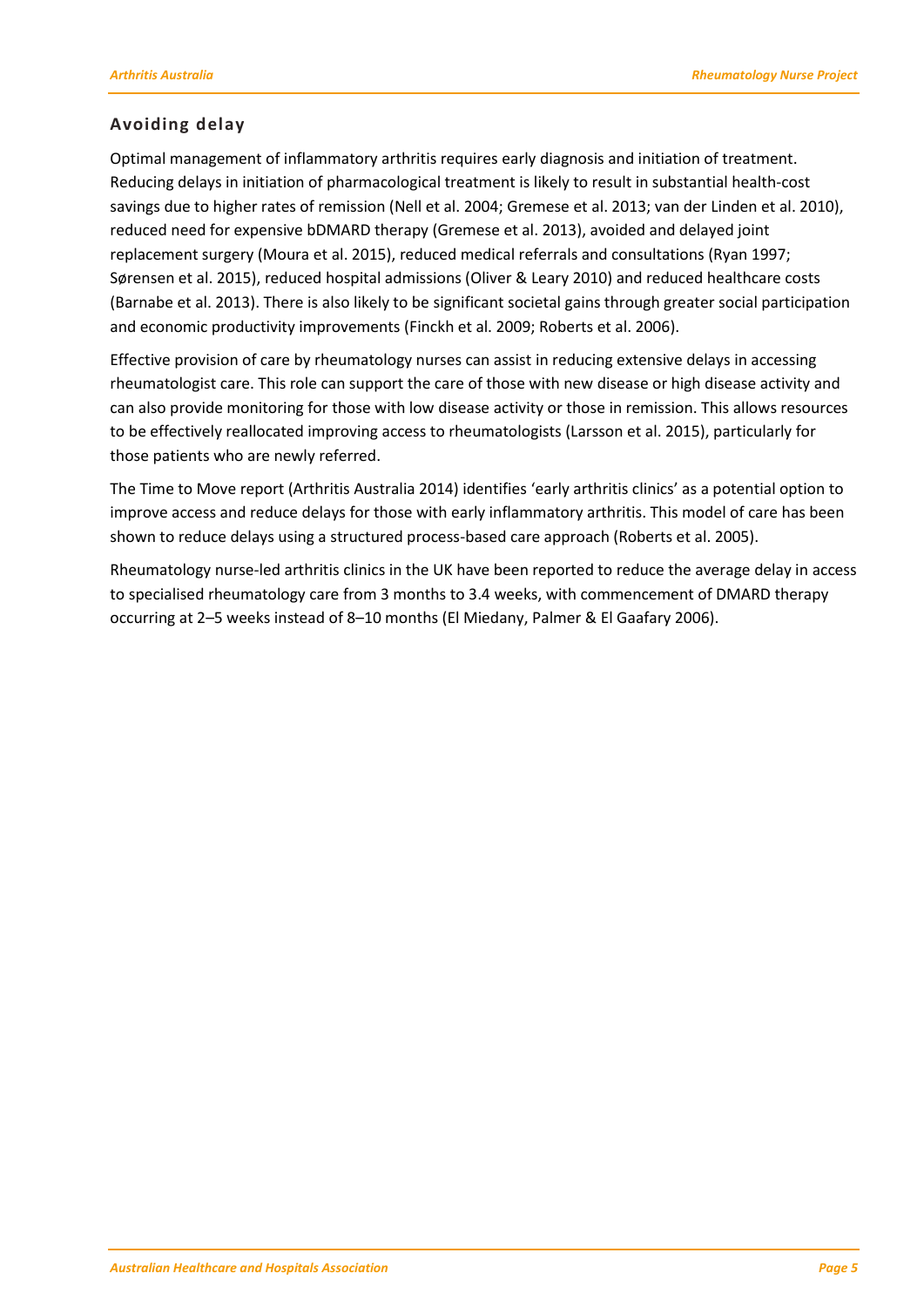### <span id="page-9-0"></span>**Economic analysis**

An economic analysis was conducted to compare the costs and potential savings from two alternative models of care for those requiring ongoing treatment for rheumatoid arthritis; one providing a public outpatients clinic led by a rheumatologist and the other providing a similar service but supported by the addition of rheumatology nursing care. These models were informed by the available empirical evidence in both the peer reviewed and grey literature. A key constraint performing this analysis was the lack of critical data to appropriately populate an economic model. The model was therefore structured around those health services that could be accurately estimated with respect to patient flow parameter values and the cost of providing in scope health services. While this economic analysis predominantly focuses on rheumatoid arthritis as a result of the available evidence in the peer-reviewed literature, people with other forms of inflammatory arthritis may achieve similar outcomes as modelled in the two models of care considered here.

The modelling approach adopted considers the two alternative models of care in a public hospital setting only. While there are rheumatology nurses working in private practice, this only represents 14 per cent of the overall rheumatology nurse workforce time (AHHA 2017). Furthermore, empirical evidence on critical parameters to populate an economic model of care in a private practice setting could not be identified.

This analysis examined the costs and benefits associated with assessment and treatment of a cohort of newly referred patients in a single enrolment year to a public hospital outpatient rheumatology clinic and followed the likely treatment pathways of these individuals over four years. Costs and benefits assessed included the costs of healthcare provision, and conventional and biological DMARD therapy. The time period of four years was selected as longitudinal peer-reviewed evidence demonstrating remission rates for early and delayed DMARD therapy was only available up to 36 months (Nell et al. 2004). The analysis compared the costs associated with a rheumatologist only clinic and then compared this service to a similar service supported by rheumatology nursing care.

The analysis showed that provision of rheumatology care supported by a rheumatology nurse increased patient access and reduced delays to care. Care supported by a rheumatology nurse through shared clinics with a rheumatologist and rheumatology nurse, and rheumatology nurse only clinics increased the volume of patients able to access rheumatology care and hence increased annual patient throughput.

There are two key economic implications of the alternative model of care involving rheumatology nurses in a public hospital setting. The first is that the capacity to treat patients is expanded ie a volume effect, increasing the total cost of care. The second is that this expanded capacity will result in patients being examined earlier than would otherwise be the case with patients then being placed on an appropriate pharmacological regimen to manage their condition. This brings forward the cost (or prevents the delay) of providing PBS subsidised pharmaceuticals.

These additional costs are offset by a number of benefits and potential savings in other areas. In particular, earlier initiation of treatment has been shown to improve patient outcomes because it increases the chances of achieving remission and reduces the need to progress to expensive bDMARD therapy (Nell et al. 2004; Gremese et al. 2013; van der Linden et al. 2010). These benefits have been factored into the analysis. Additional benefits and savings such as reduced future health service utilisation costs and improved workforce participation, as discussed in the section on limitations, have not been quantified in this analysis. While the savings will be real, they have not been estimated either due to a lack of available empirical evidence on which to base the calculations or because the required economic modelling is beyond the scope of this project. Consequently this analysis provides a conservative estimate of the impact of rheumatology nurses in patient care and identifies areas that warrant further examination.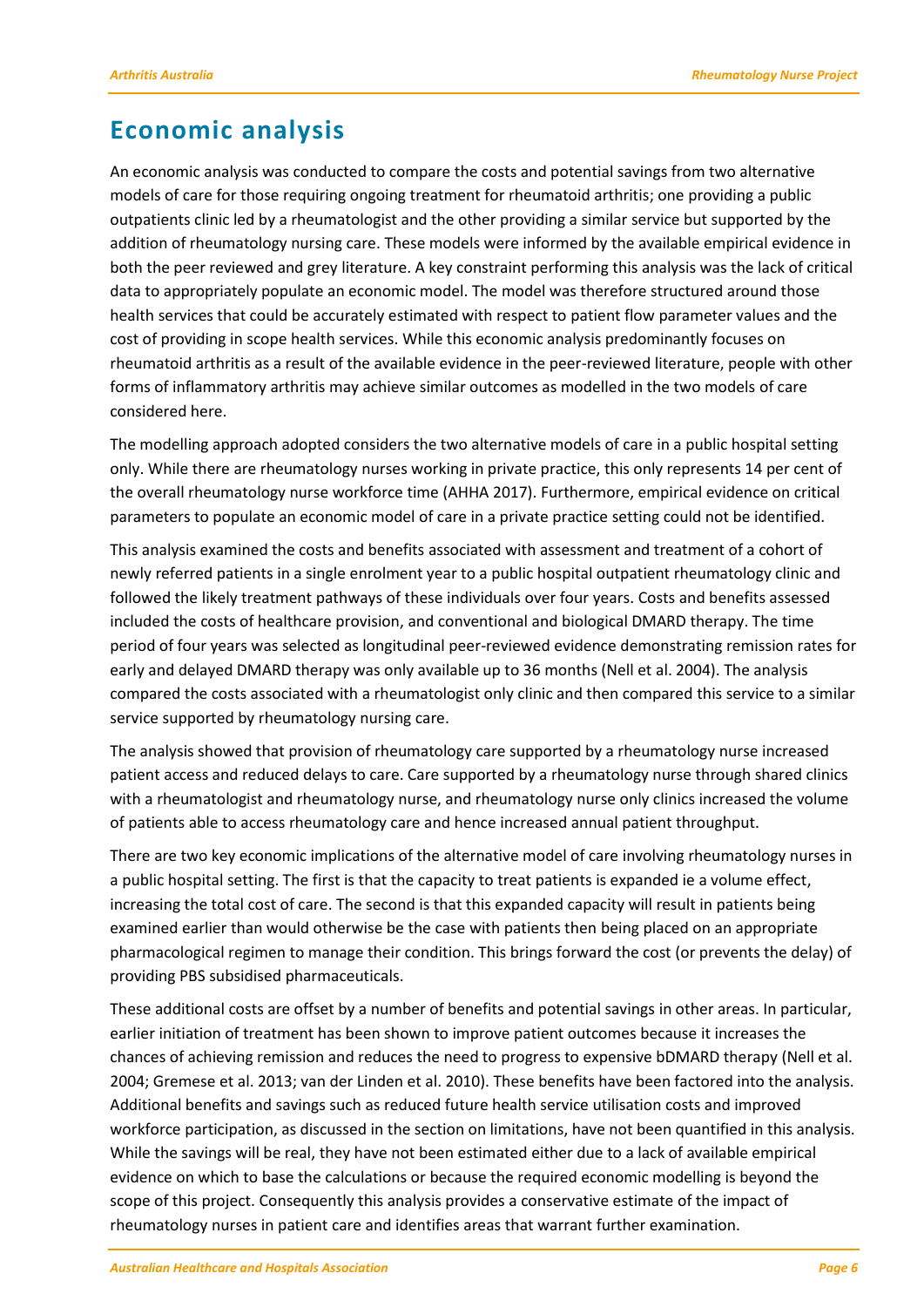The results presented here consider the likely costs of the alternative models of care over a representative four year period. All costs were estimated in Australian dollars adjusted to 2016–17 price levels for the base year (AIHW 2016). The value of future costs has been estimated at current prices to provide constant prices in the evaluation, as per the Pharmaceutical Benefits Advisory Committee (PBAC) guidelines (PBAC 2016). Discounting has been applied at an annual rate of 5 per cent after the first year as per the PBAC guidelines (PBAC 2016).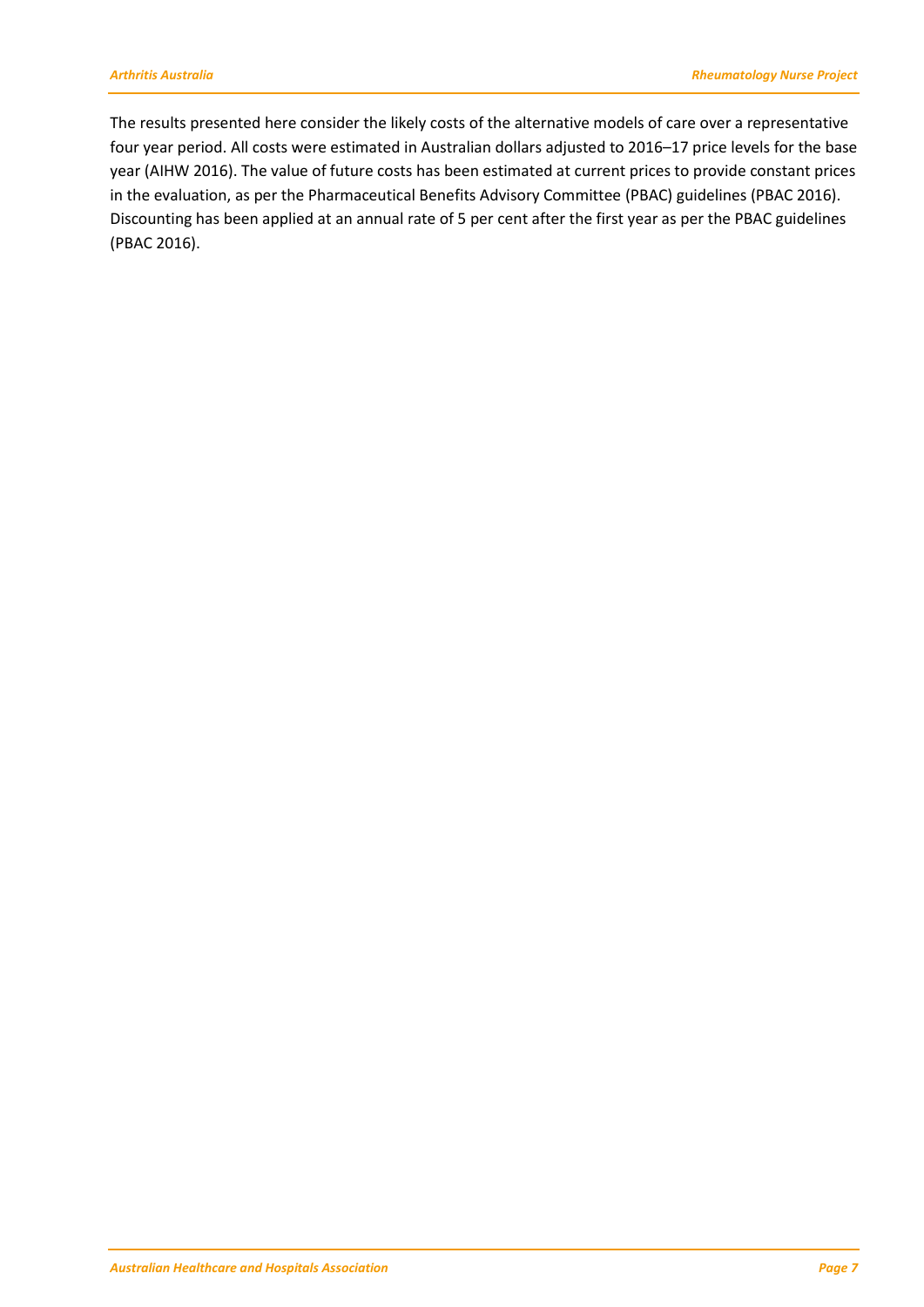## <span id="page-11-0"></span>**Assumptions**

#### <span id="page-11-1"></span>**Patient treatment pathways**

Patient flows are modelled in three month intervals with a pattern of care based on the type of contact the patient would have in the public hospital clinic with varying assumptions on the model of care and the proportion of people that receive delayed treatment.

Patients are initially reviewed by a rheumatologist, or rheumatologist and rheumatology nurse and are followed up at 3 months by the rheumatologist, or rheumatologist and rheumatology nurse. Patients responding adequately to conventional DMARD therapy are then seen annually by a rheumatologist or a rheumatology nurse. Those patients who require biologic DMARD therapy are seen at 6 months, 9 months and then every 6 months by a rheumatologist or by a combination of rheumatologist and rheumatology nurse (see Figure 1).

#### *Patient treatment pathways*



Figure 1 Patient treatment pathways for traditional and rheumatology nurse supported care for individuals requiring conventional or a combination *of conventional and biologic DMARDs(Smolen et al***.2017).**

For the purpose of the economic model, patients receiving delayed care received the same care as those who have had early treatment, except that care was delayed by 3 months.

#### <span id="page-11-2"></span>**Healthcare costs**

 $\overline{a}$ 

Healthcare service costs have been calculated using activity based funding data from the Independent Hospital Pricing Authority (IHPA) (IHPA 2016a). Cost per service has been estimated using National Weighted Activity Units (NWAUs) and the National Efficient Price (NEP) for 2016–17 (IHPA 2016b).<sup>1</sup>

The role of rheumatology nurses working in community and private practice environments has not been included in this evaluation due to the low representation of nurses working in these environments in the AHHA rheumatology nurse workforce survey and the dearth of empirical evidence regarding models of care in these environments. The limited evidence available on rheumatology nurses working in the community

<sup>1</sup> The cumulative average growth rate of IHPA activity based funding data based on NWAUs and the NEP has varied across clinics and services during short existence of the ABF funding framework. This data shows that there has been an annual average growth rate of 3.0 per cent for rheumatology medical consults with a rheumatologist only (clinic number 20.30), 4.8 per cent for rheumatology medical consults with multiple healthcare providers (clinic number 20.30) and negative average annual growth of 16 per cent for orthopaedics interventions—single provider allied health and/or clinical nurse specialist (clinic number 40.44).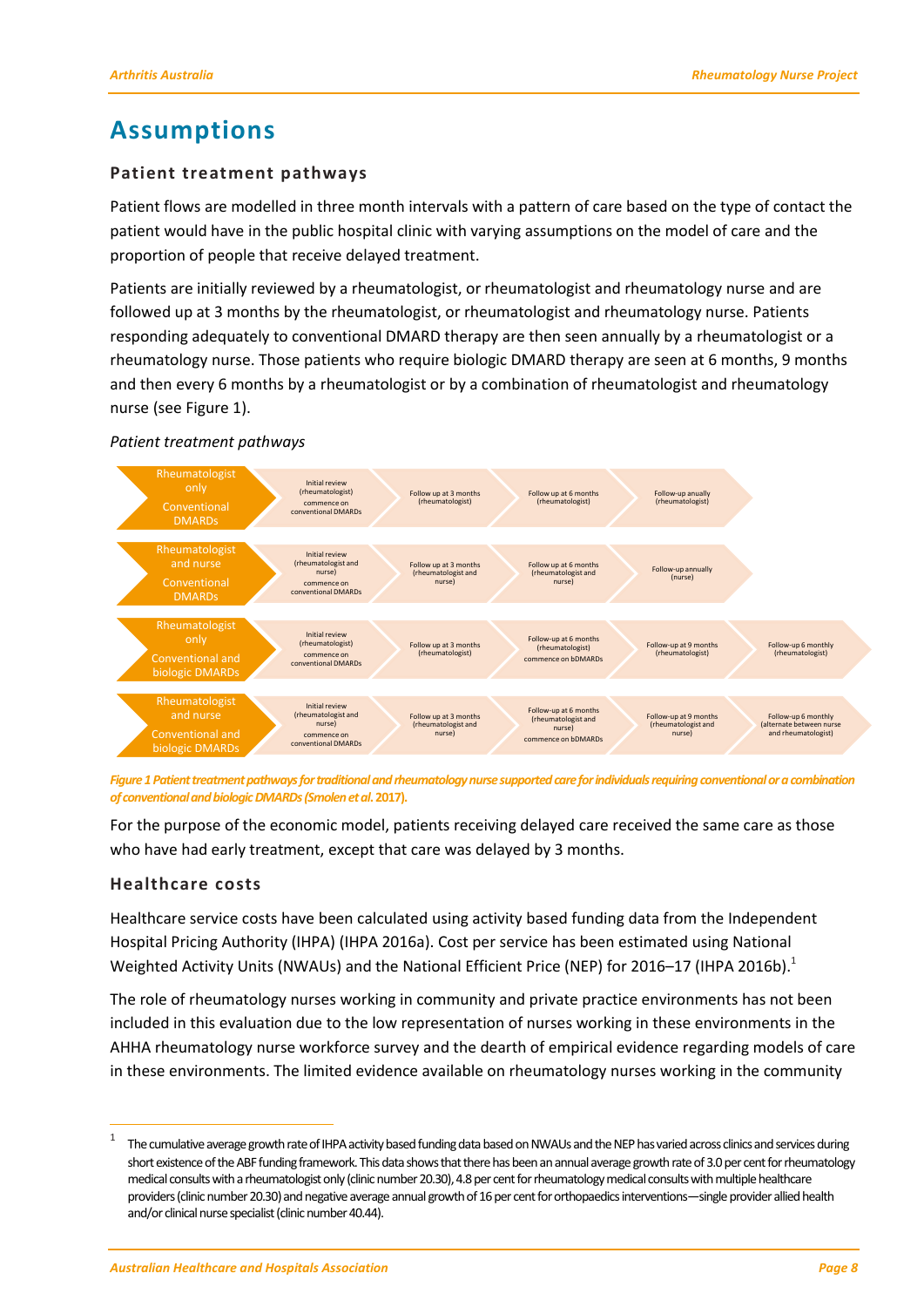has described that community care was associated with non-significant higher costs and without significant differences in clinical outcome (Watts et al. 2015).

#### <span id="page-12-0"></span>**Pharmaceutical costs**

Not all DMARD therapy used for the treatment of inflammatory arthritis are subsidised by the Pharmaceutical Benefits Scheme (PBS). Medicines that are not subsidised include (AIHW 2011):

- medicines that are not listed on the PBS;
- medicines that cost less that the patient co-payment amount (for example methotrexate, cyclophosphamide and penicillamine are commonly priced below the general patient co-payment);
- medicines that are used to treat conditions that they are not listed on the PBS (restricted benefit category); and
- where an authority is not given for an authority-required medication under the PBS.

As a result, data collected to analyse annual consumption of pharmaceuticals including conventional and biologic DMARDs on the PBS are incomplete and prices only reflect those medicines subsidised by the PBS.

This analysis conservatively assumed that disease state did not change pharmaceutical utilisation and costs other than DMARD therapy (conventional and biologics).

#### **Conventional DMARD therapy**

Contemporary treatment of newly diagnosed rheumatoid arthritis and other inflammatory arthritis involves early instigation of conventional DMARD therapy. If an individual is assessed by a rheumatologist or clinical immunologist with expertise in the management of inflammatory arthritis after a minimum of 12 weeks on conventional DMARD therapy and is shown to have failed to respond to these medicines they may qualify for PBS subsidised bDMARD therapy. It is a requirement under the PBS for bDMARD therapy to be prescribed in combination with the conventional DMARD methotrexate.

In 2003–2007 the average yearly cost per person in Australia for conventional DMARD therapy, inclusive of PBS subsidy and patient co-payment, was \$960 and \$506 for those individuals before and after bDMARD initiation, respectively (AIHW 2011). This cost has not been indexed to adjust to 2016–17 dollars as the PBS pharmaceuticals Health Price Index has remained almost static, rising only 0.1 per cent in the decade between 2004–05 and 2014–15 (AIHW 2016).

#### **Biological DMARD therapy**

The average annual cost of bDMARD therapy has been calculated using the average PBS dispensed price for the maximum quantity per item in 2016–17 of nine bDMARDs on the PBS (Infliximab, Rituximab, Adalimumab, Etanercept, Tocilizumab, Abadacept, Tofacitinib, Certolizumab and Golimumab). The price per item has been adjusted to identify the annual cost for a year's supply of the PBS subsidised bDMARD. The average annual cost per biologic DMARD was \$14,097 in 2016–17 (PBS 2017). As the average annual cost of bDMARD therapy is un-weighted, this implies equal distribution of each bDMARD. While this may not be entirely reflective of current prescribing practices, no data could be identified to calculate a more accurate weighted average. The impact on the model results of this parameter is tested in the sensitivity analysis section.

#### <span id="page-12-1"></span>**Pharmaceutical use**

Gremese et al. (2013) described that for those treated very early in the disease (less than 12 weeks since symptom onset), 90.5 per cent were treated with conventional DMARD therapy only and 9.5 per cent required escalation to biological DMARD therapy. This compares with those seen more than 12 weeks from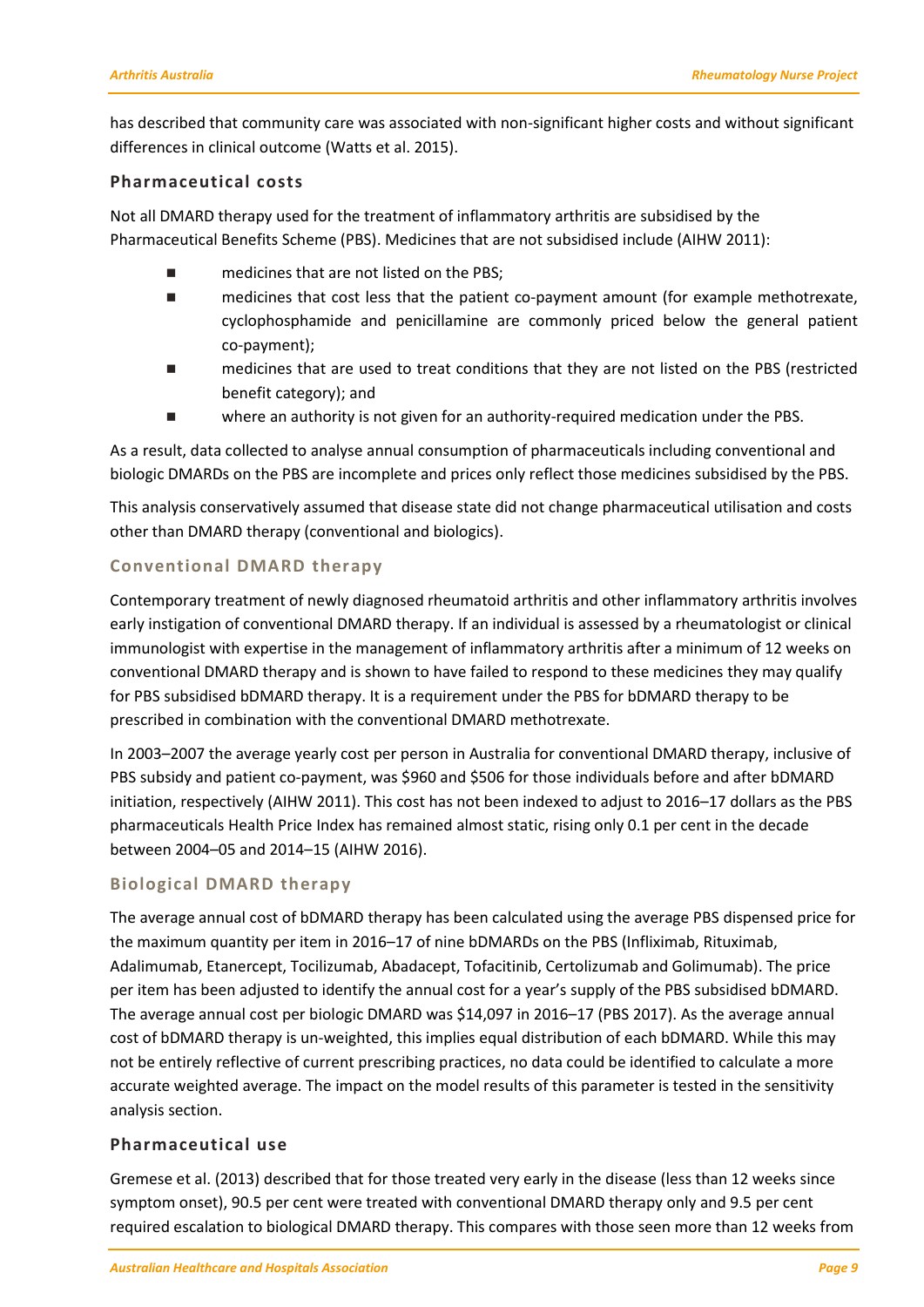symptom onset where 74.4 per cent were treated with conventional DMARD therapy and 25.6 per cent required escalation to biological DMARD therapy (Gremese et al. 2013). These parameter values are used in conjunction with the patient treatment pathways shown above.

#### <span id="page-13-0"></span>**Healthcare models of care**

A standard rheumatologist only outpatient clinic was assumed to occur two times per week seeing 17.8 patients per clinic (Hill et al. 1994). This was compared with the addition of a rheumatology nurse role, to support the original rheumatology clinic two times per week seeing 17.8 patients each, as well as an additional nurse-led clinic seeing 8.3 patients (Hill et al. 1994) two times per week. Clinics were assumed to run for 46 weeks of the year to allow for scheduled holiday shut-down periods.

#### <span id="page-13-1"></span>**Time to treatment**

In the rheumatologist and nurse model of care there is a volume effect with more patients able to be seen compared to the rheumatologist only model of care (the counterfactual cohort). However, it is not known what proportion of this additional cohort of patients that will be early presenters and thereby obtain the benefits associated with early intervention in the treatment of their disease.

Under the rheumatologist model of care, empirical evidence in Jamal et al. (2011) suggests that 23.0 per cent of patients are early presenters and commence on DMARD therapy within 3 months of symptom onset. However, it is reasonable to assume that this proportion will be greater for the counterfactual cohort in the rheumatologist and nurse model of care. For example, empirical evidence has shown that availability of nurse-led clinics significantly increases access to care and reduces waiting times (Firth et al. 2016), with the addition of nurse-led care reducing waiting times from 3 months to 3.4 weeks (El Miedany, Palmer & El Gaafary 2006).

While this demonstrates the positive impact of nurse-led care on waiting times, it does not enable a specific proportion to be inferred of early presentation patients in the counterfactual cohort. For the purposes of the base case, it is assumed that all the counterfactual cohort of patients are early presenters ie 100 per cent. Under this assumption, the rheumatology nurse and rheumatologist model resulted in 47 per cent of the patients being seen and commenced on DMARD therapy within 3 months of symptom onset. This assumption is then tested in the sensitivity analysis section of the report.

An alternative approach would be to assume that 23 per cent of the counterfactual cohort of patients are early presenters as per the base case. However, this is unlikely to be the case as the additional capacity in the rheumatologist and nurse model of care is used to provide treatment for otherwise unmet need.

#### <span id="page-13-2"></span>**Remission rates**

At 12 months 47.6 per cent of patients who commenced treatment within 12 weeks of symptom onset were in remission, compared with 30.6 per cent who commenced treatment after 12 weeks (Gremese et al. 2013).

At 36 months 50 per cent of those patients who started DMARD therapy at a median time of 3 months after symptom onset achieved a remission like state, compared with 15 per cent who commenced on DMARD therapy later (Nell et al. 2004).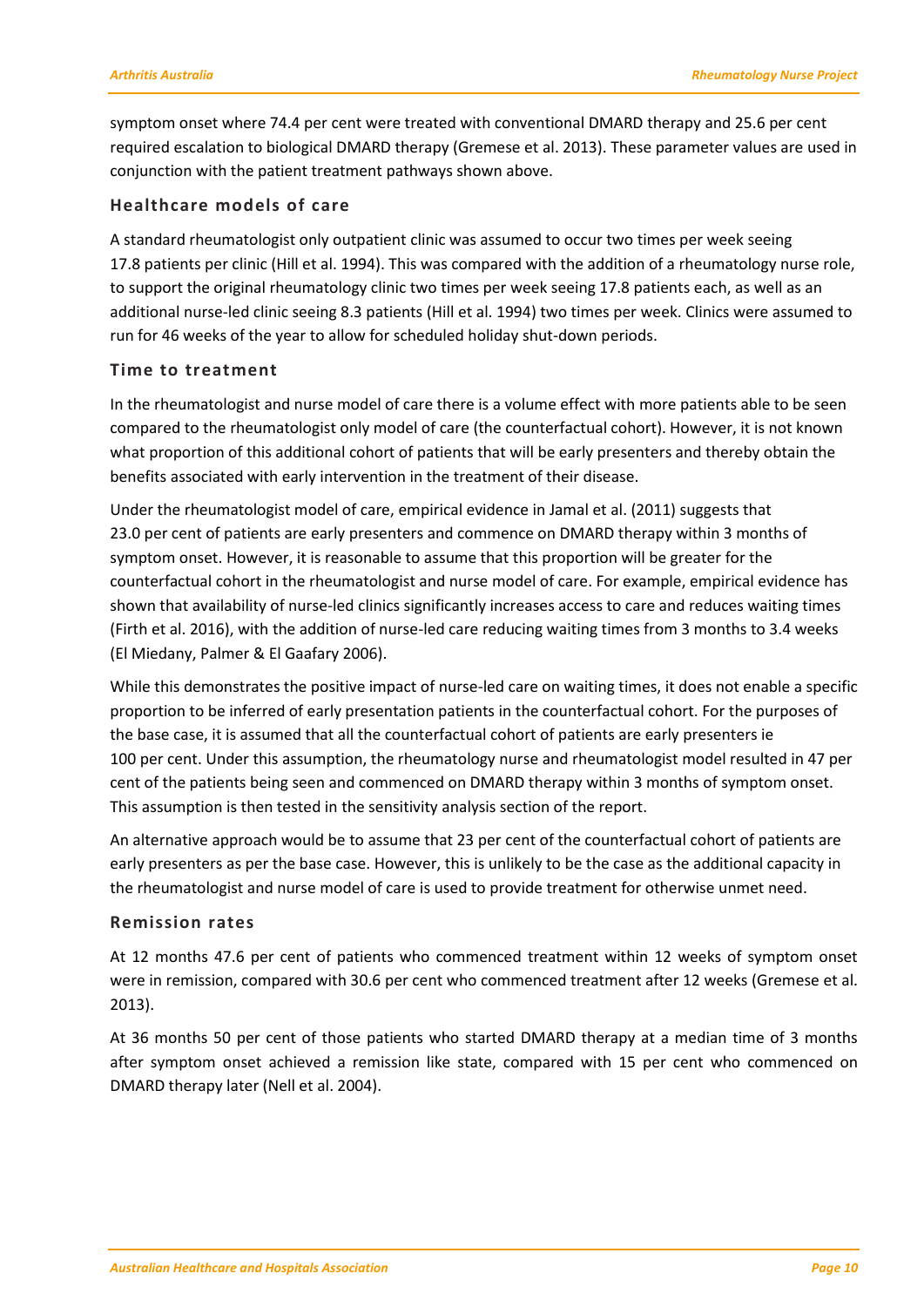#### <span id="page-14-0"></span>**Continuous enrolment in the first year**

Patients are assumed to be seen continuously through each three month period of the analysis. However, to simplify the modelling process, pharmaceuticals are assumed to be used from the start of the quarter. This is to avoid the complexity of calculating sub-quarterly periods of patient flows and associated pharmaceutical consumption. This builds a small over estimate to the total cost of patient care but equally affects both models of care considered here and so should not meaningfully impact on differences in the cost of care. Healthcare costs are not impacted by this issue as this is a flat activity based cost regardless of when the patient is seen through the quarter.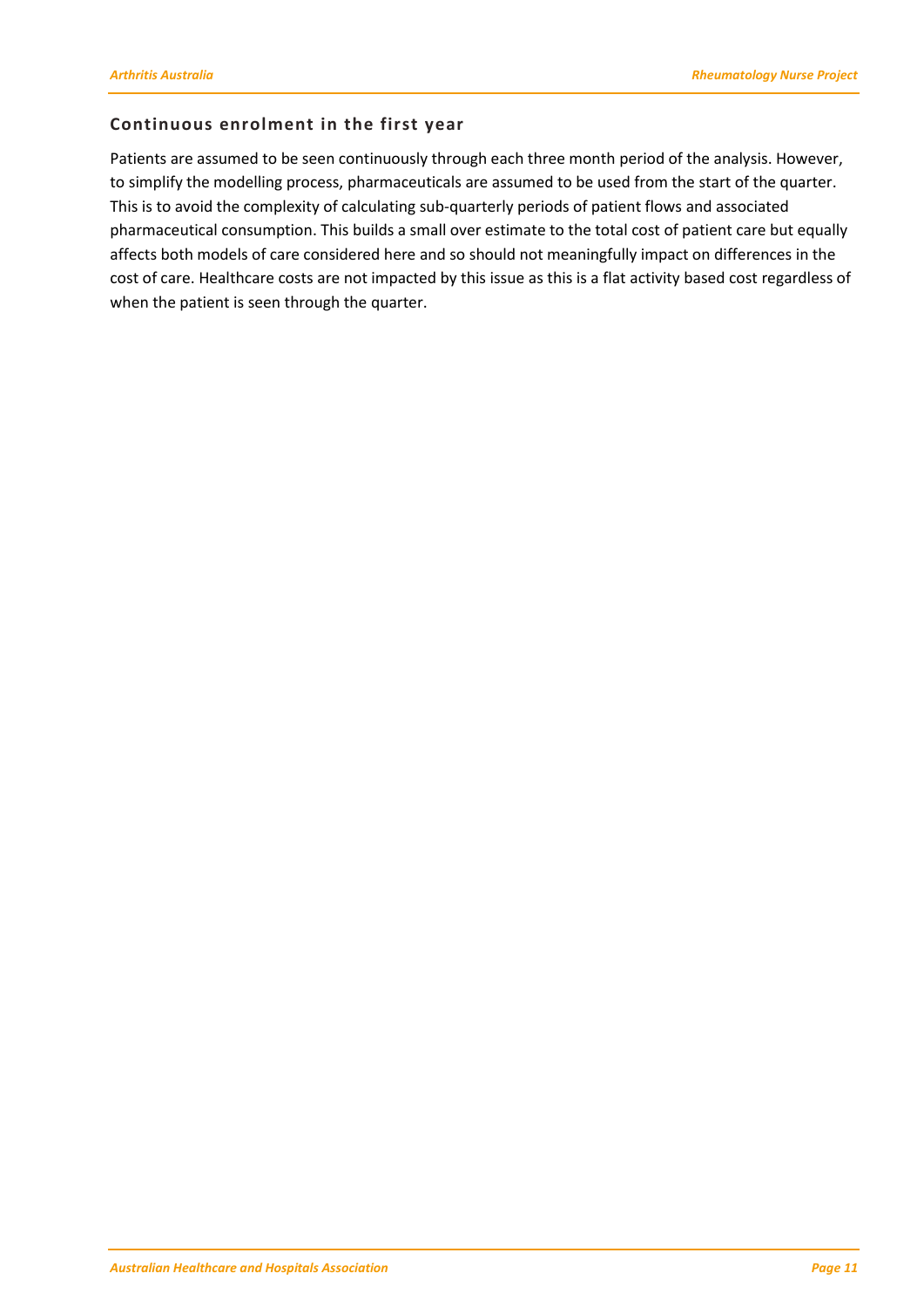# <span id="page-15-0"></span>**Economic analysis of findings**

#### *Key Findings:*

- *The addition of rheumatology nursing to the traditional rheumatologist only model would result in improved access to rheumatology specialist care and reduced delays to treatment. The number of patients able to be seen would increase by up to 47 per cent. The proportion of patients seen within clinically relevant timeframes, resulting in delayed disease progression, would increase from 23 per cent to 47.5 per cent of patients.*
- Due to the increased number of patients treated, the total cost of providing this care would increase *by 35.2 per cent (\$6.549 million). However, the average cost of treating patients over four years would decrease from \$11,373 to \$10,483 per person.*
- *Within the representative public hospital outpatient rheumatology clinic considered here, the addition of rheumatology nursing support would result in 31.6 per cent of patients achieving remission at four years, compared with 23.1 per cent of patients in the rheumatologist only clinic over the same time.*
- *There are a number of additional costs and savings that are identifiable but cannot be estimated due to the lack of suitable evidence. The analysis presented here is therefore conservative.*

This study examined the addition of rheumatology nursing to the traditional rheumatologist only model of care for those accessing public outpatient rheumatology services. Modelling was undertaken to examine the costs and benefits associated with these pathways over a period of four years.

Individuals accessing traditional rheumatologist only rheumatology services were more likely to experience delayed care and as a result were more likely to require expensive bDMARD therapy when eventually receiving treatment (Figure 2), compared with those individuals accessing rheumatology services with the additional support of rheumatology nursing and receiving treatment earlier (Figure 3).

The addition of rheumatology nursing to the traditional rheumatologist only model would result in improved access to rheumatology specialist care and reduced delays to treatment in the representative public hospital rheumatology clinic considered here. Higher patient volume due to improved service access increased total discounted costs over the four years modelled by \$6.949 million (Figure 4). However, enhanced access to specialist rheumatology care and reduced delays to treatment decreased the average costs per patient over the four years modelled, from an average discounted cost of \$11,373 to \$10,483 (Figure 4).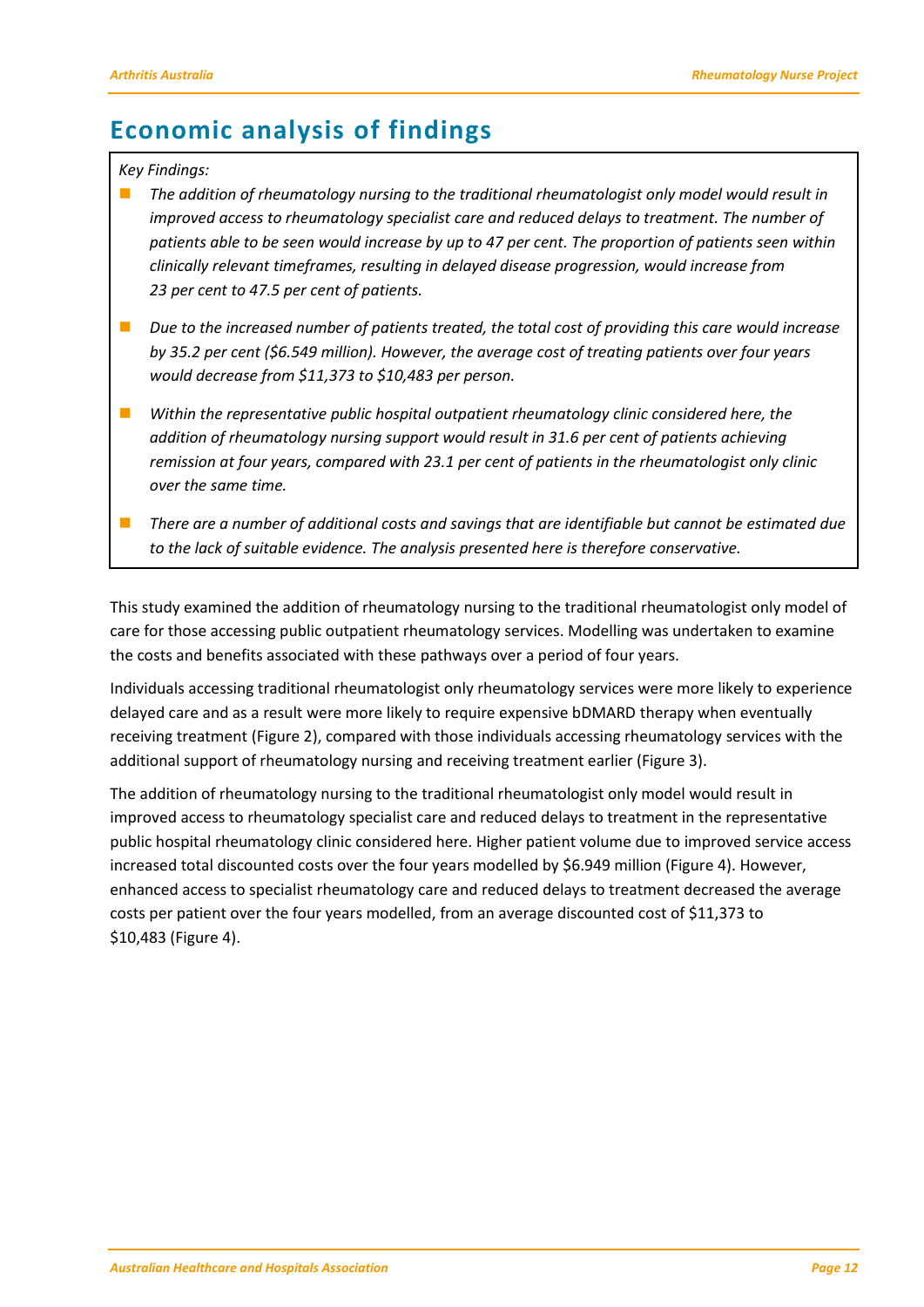*Care pathways and patient flows in a representative public hospital rheumatology clinic, single enrolment year*



*Figure 2The care pathway and patient flows for individuals accessing traditional rheumatologist only rheumatology care.*



*Figure 3The care pathwayand patient flows forindividuals accessing the rheumatology nurse supported rheumatology care.*

|                                                                                                                             |       |                                              | Total Cost (\$m) |        |       | Average Cost (\$) |                    |           |           |                                                                                                  |
|-----------------------------------------------------------------------------------------------------------------------------|-------|----------------------------------------------|------------------|--------|-------|-------------------|--------------------|-----------|-----------|--------------------------------------------------------------------------------------------------|
|                                                                                                                             |       | Year 1 Year 2 Year 3                         |                  | Year 4 | Total | Year 1            | Year 2             | Year 3    | Year 4    | Total                                                                                            |
| Rheumatologist only                                                                                                         |       |                                              |                  |        |       |                   |                    |           |           | \$3.673 \$5.016 \$4.777 \$5.159 \$18.625 \$2,242.87 \$3,062.89 \$2,917.04 \$3,150.43 \$11,373.23 |
| Rheumatologist and nurse   \$6.267 \$6.421 \$6.092 \$6.394 \$25.174 \$2,609.87 \$2,674.21 \$2,536.96 \$2,662.82 \$10,483.86 |       |                                              |                  |        |       |                   |                    |           |           |                                                                                                  |
| <b>Difference</b>                                                                                                           |       | $$2.594$ $$1.406$ $$1.315$ $$1.235$ $$6.549$ |                  |        |       |                   | \$367.00 -\$388.69 | -\$380.08 | -\$487.61 | -\$889.37                                                                                        |
| Percentage difference                                                                                                       | 70.6% | 28.0%                                        | 27.5%            | 23.9%  | 35.2% | 16.4%             | -12.7%             | -13.0%    | -15.5%    | $-7.8%$                                                                                          |

*Figure 4The annual costs, total costs, average costs per patient and differences in costs for cohorts receiving either the traditional rheumatologist only model of care or rheumatologist and rheumatology nurse model of care.*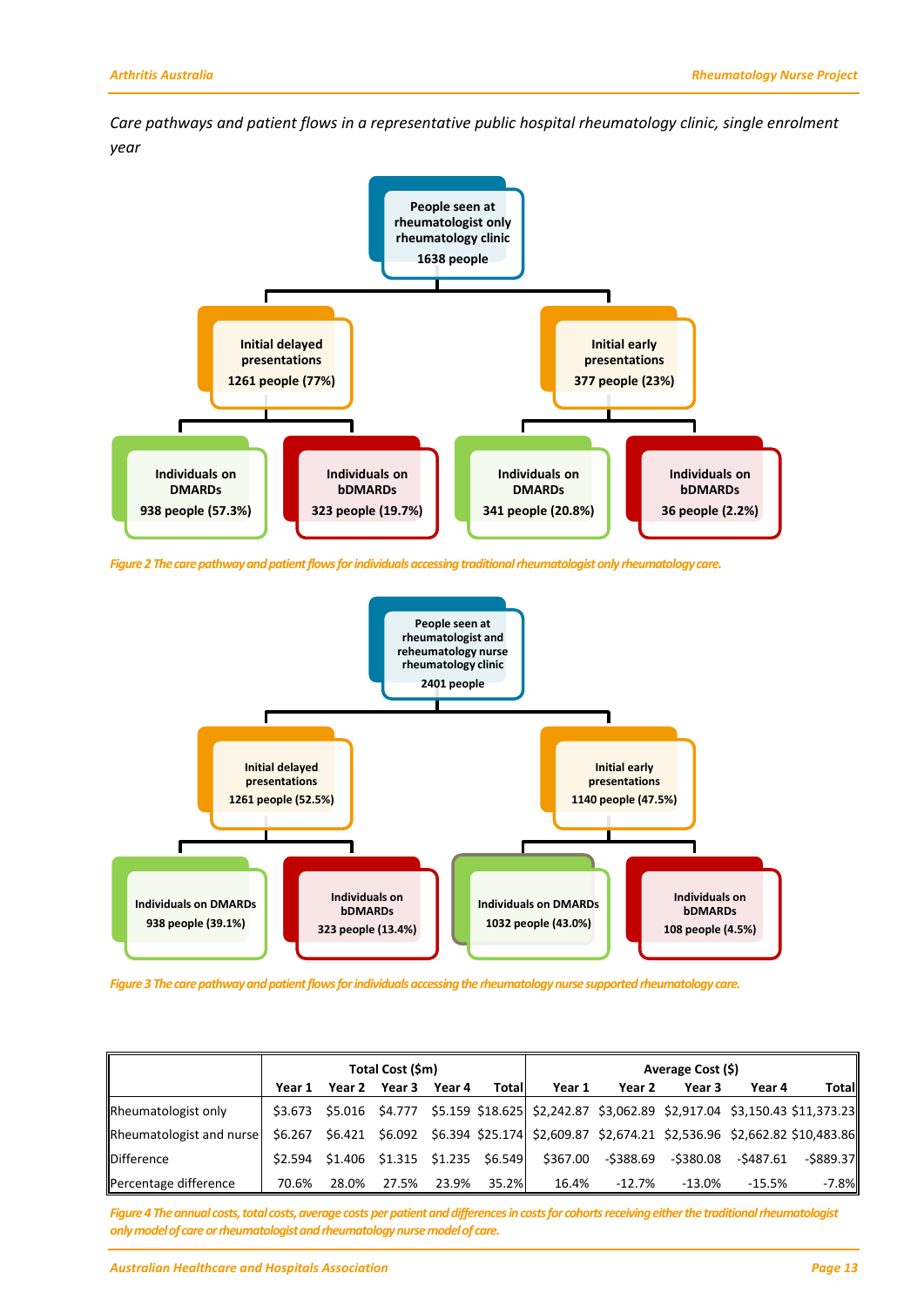#### <span id="page-17-0"></span>**Disease remission**

Avoiding treatment delay improves remission rates in inflammatory arthritis (Gremese et al. 2013; Nell et al*.* 2004). The reduced proportion of patients experiencing delay in the rheumatologist and rheumatology nursing model led to higher rates of remission in this single enrolment year cohort with 31.6 per cent (759) in remission in the fourth year, versus 23.0 per cent (377) in the rheumatologist only cohort, a difference of 382 patients (Figure 5).

|                                           | <b>Remission (number of people)</b> |        | Remission (percentage of cohort) |          |  |  |
|-------------------------------------------|-------------------------------------|--------|----------------------------------|----------|--|--|
|                                           | Year 2                              | Year 4 | Year 2                           | Year 4   |  |  |
| Rheumatologist only<br>Rheumatologist and | 572                                 | 377    | 34.9%                            | 23.1%    |  |  |
| nurse                                     | 938                                 | 759    | 39.1%                            | $31.6\%$ |  |  |
| <b>Difference</b>                         | 367                                 | 382    | 4.2%                             | 8.5%     |  |  |

*Figure 5The number of people in remission and the percentage of cohortin remission at Year 2 and Year 4 for the rheumatologist only model of care, or rheumatologist and rheumatology nurse model of care.*

Achieving disease remission improves both patient and disease outcomes (van der Linden et al. 2010). Individuals who achieve early and sustained remission in the first year after diagnosis have lower radiographic progression and disability questionnaire scores, less missed work days and higher rates of long-term remission (Combe et al. 2015), resulting in broader health and societal benefits.

#### <span id="page-17-1"></span>**Biological DMARD therapy**

Early instigation of treatment results in lower rates of bDMARD therapy utilisation (Gremese et al. 2013). This is relevant as bDMARD therapy is expensive and associated with serious side effects (AIHW 2011).

Lower rates of bDMARD therapy utilisation are seen in the rheumatology nurse and rheumatologist cohort, 13.7 per cent in the fourth year as a result of the reduced proportion of patients experiencing treatment delays, this compares with the rheumatologist only cohort at 17.8 per cent (Figure 6).

|                            | bDMARD utilisation (percentage of cohort) |        |        |        |  |  |  |  |  |  |
|----------------------------|-------------------------------------------|--------|--------|--------|--|--|--|--|--|--|
|                            | Year 1                                    | Year 2 | Year 3 | Year 4 |  |  |  |  |  |  |
| <b>Rheumatologist only</b> | 21.9%                                     | 14.7%  | 14.7%  | 17.8%  |  |  |  |  |  |  |
| Rheumatologist and nurse   | 18.0%                                     | 11.6%  | 11.6%  | 13.7%  |  |  |  |  |  |  |
| <b>Difference</b>          | 3.9%                                      | 3.1%   | 3.1%   | 4.1%   |  |  |  |  |  |  |

*Figure 6The proportion of patients in the traditional rheumatologist only model of care or rheumatologist and rheumatology nurse model of care*  requiring bDMARD therapy in the four years modelled.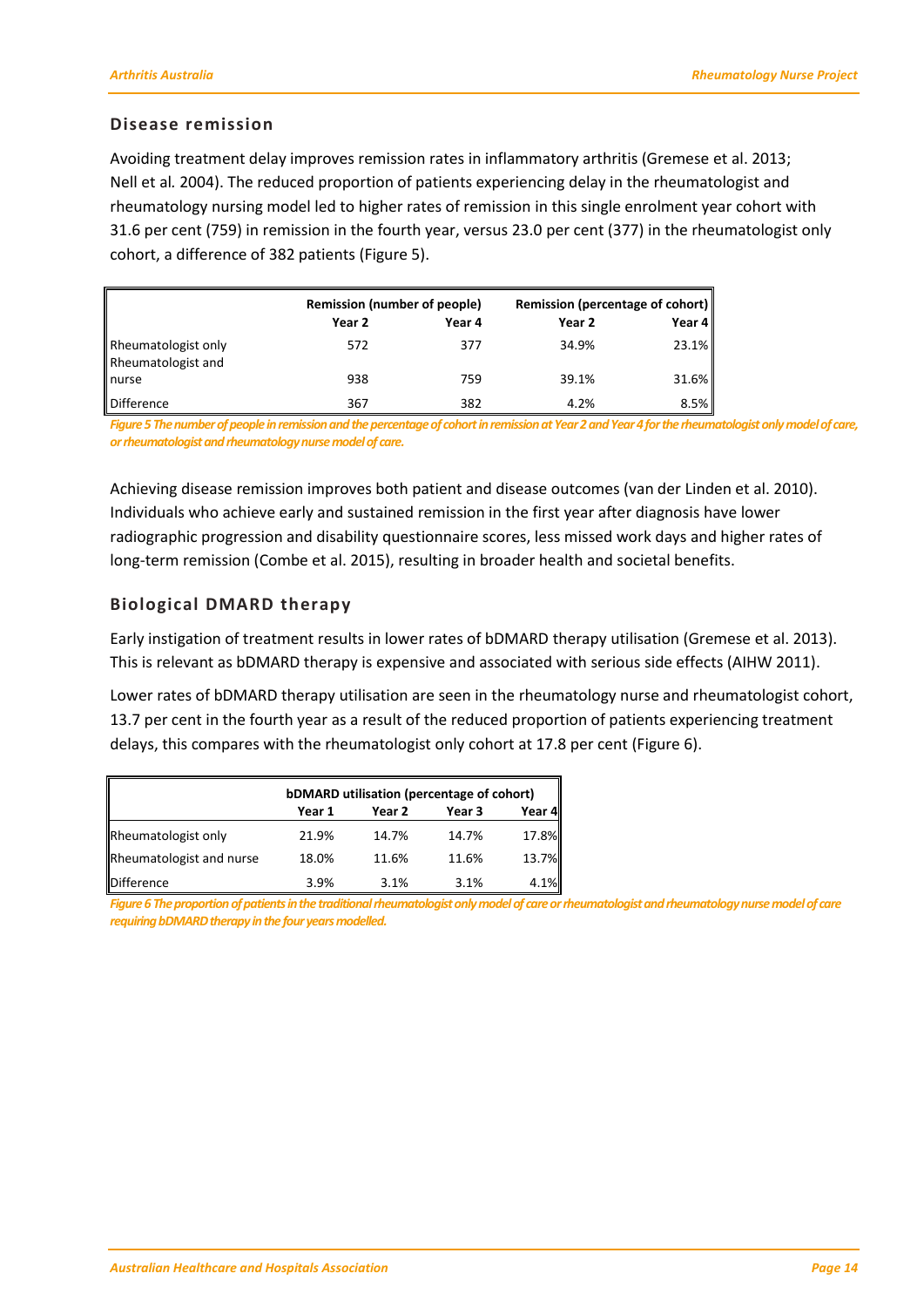# <span id="page-18-0"></span>**Sensitivity analysis**

The economic analysis uses a number of parameters drawn from the available empiric evidence. However, there is only limited evidence available in the literature posing the issue of how generalisable key parameters are to the models of care being quantified. To better understand the impact of these parameters, a number of sensitivity analyses have been performed to assess the overall impact on the model results. The majority of parameters tested did not have a meaningful impact on the relative costs of the two models of care. The following results present the impact of more salient parameters and should be compared to the base case result presented in Figure 4.

#### <span id="page-18-1"></span>**Increasing rheumatologist clinic costs**

This analysis examined the impact of increasing costs associated with rheumatology medical clinics. Clinic costs for rheumatologist medical clinics with and without a rheumatology nurse were increased by 20 per cent. For example, in the first year rheumatologist only clinic costs were increased from \$213.87 per person to \$256.64, and rheumatologist and rheumatology nurse clinic costs increased from \$331.56 per person to \$397.87. These changes amplify the 3 per cent rate of increase that has occurred for the NWAU specialist clinic costs in recent years.

The results of this analysis show that the sensitivity of the model to this parameter is limited, with total costs increasing only slightly in both models of care across all years and the difference between groups reducing slightly (Figure 7). This is consistent with the dominance of pharmaceuticals consumption on the overall cost of treating patients with rheumatoid arthritis. Similarly, the average costs per patient increases minimally in both models of care across the four year period modelled. The same pattern in the difference in the average cost of treatment is evident as in the base case, although the differences are slightly larger.

|                          |         |       | Total Cost (\$m)                    |        |       | Average Cost (\$) |           |           |           |                                                                                                  |
|--------------------------|---------|-------|-------------------------------------|--------|-------|-------------------|-----------|-----------|-----------|--------------------------------------------------------------------------------------------------|
|                          | Year 1  |       | Year 2 Year 3                       | Year 4 | Total | Year 1            | Year 2    | Year 3    | Year 4    | Total                                                                                            |
| Rheumatologist only      |         |       |                                     |        |       |                   |           |           |           | \$3.885 \$5.092 \$4.850 \$5.230 \$19.057 \$2,372.12 \$3,109.63 \$2,961.55 \$3,193.98 \$11,637.28 |
| Rheumatologist and nurse |         |       |                                     |        |       |                   |           |           |           | \$6.752 \$6.438 \$6.103 \$6.406 \$25.698 \$2,811.79 \$2,681.02 \$2,541.47 \$2,667.88 \$10,702.16 |
| <b>IDifference</b>       | \$2.867 |       | $$1.345$ $$1.253$ $$1.176$ $$6.641$ |        |       | \$439.67          | -\$428.61 | -\$420.09 | -\$526.10 | $-$ \$935.12                                                                                     |
| Percentage difference    | 73.8%   | 26.4% | 25.8%                               | 22.5%  | 34.8% | 18.5%             | $-13.8\%$ | -14.2%    | $-16.5%$  | $-8.0%$                                                                                          |

*Figure 7The annual costs, total costs, average costs per patient and differences in costs for cohorts receiving either the traditional rheumatologist only model of care or rheumatologist and rheumatology nurse model of care when the NWAU clinic costs associated with rheumatologist medical clinics were increased by 20per cent.*

#### <span id="page-18-2"></span>**Reducing the costs of bDMARDs**

This analysis examined the impact of reducing the cost of bDMARD therapy by 20 per cent. For example, in the first year the quarterly cost of bDMARD therapy is reduced from \$3524 to \$2819. This reduction could result from PBS reforms related to price disclosure mechanisms to increase transparency around the prices pharmaceutical companies are paid by purchasers for medicines funded by the PBS, resulting in PBS price reductions. Furthermore, the development of biosimilar drugs and eventual patent expiry will likely result in reductions to the costs of bDMARD therapy.

The results of this analysis show that the model is sensitive to this variable, with total costs reducing in both models of care across all years, and the difference between groups reducing moderately due to the higher rate of bDMARD use in the rheumatologist cohort (Figure 8). Similarly, the average costs per patient reduces across both models of care across all time periods. The difference in the average cost of treatment increases slightly in the first year and then decreases more significantly in the forward years.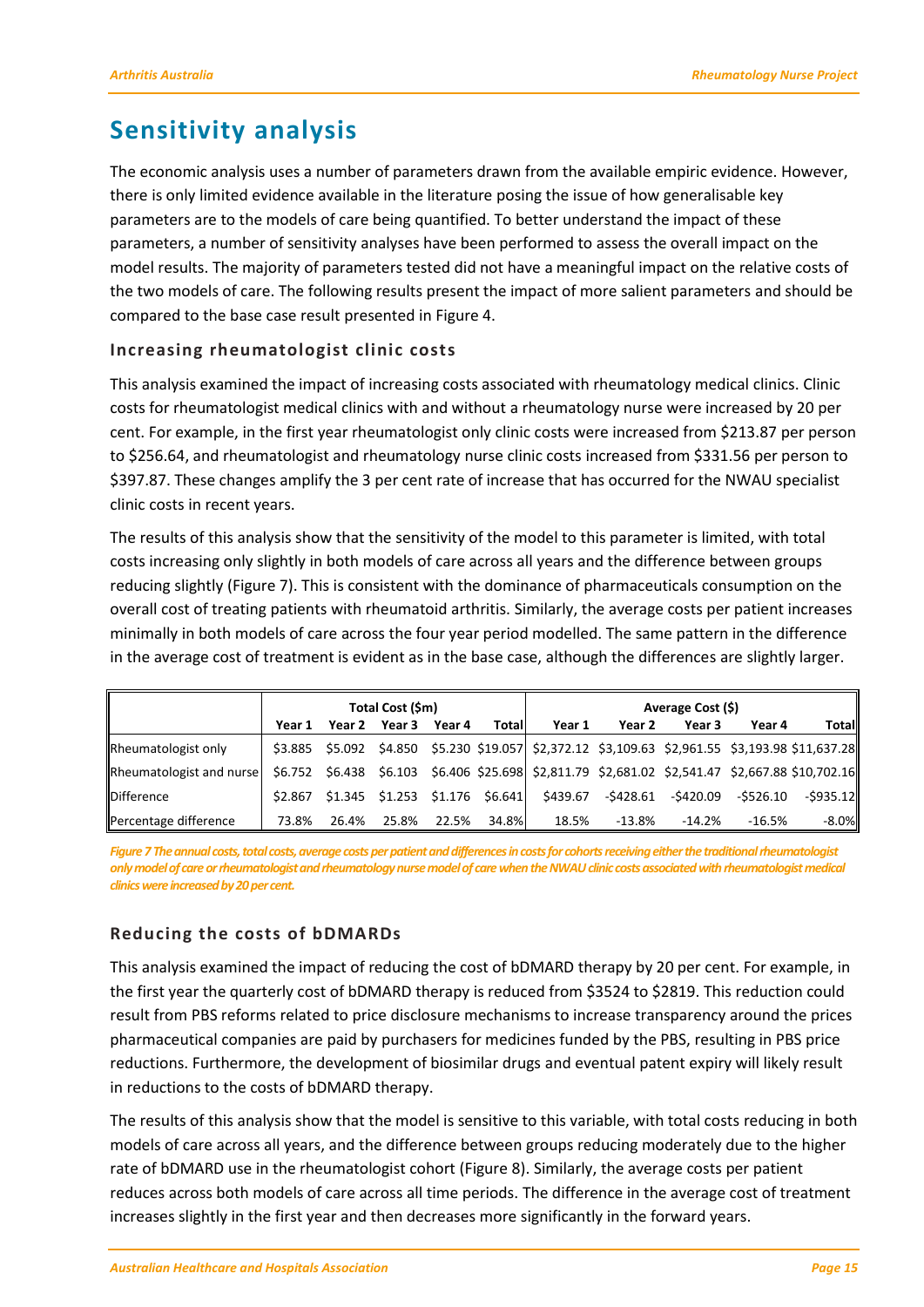|                            |       |                                              | Total Cost (\$m) |        |        | Average Cost (\$)                                                                               |                    |           |           |           |
|----------------------------|-------|----------------------------------------------|------------------|--------|--------|-------------------------------------------------------------------------------------------------|--------------------|-----------|-----------|-----------|
|                            |       | Year 1 Year 2 Year 3                         |                  | Year 4 | Totall | Year 1                                                                                          | Year 2             | Year 3    | Year 4    | Total     |
| <b>Rheumatologist only</b> |       |                                              |                  |        |        | \$3.395 \$4.368 \$4.160 \$4.447 \$16.370 \$2,073.12 \$2,667.17 \$2,540.16 \$2,715.75 \$9,996.20 |                    |           |           |           |
| Rheumatologist and nurse   |       |                                              |                  |        |        | \$5.887 \$5.672 \$5.378 \$5.594 \$22.530 \$2,451.51 \$2,362.14 \$2,239.76 \$2,329.58 \$9,383.00 |                    |           |           |           |
| <b>Difference</b>          |       | $$2.492$ $$1.304$ $$1.218$ $$1.146$ $$6.161$ |                  |        |        |                                                                                                 | \$378.39 -\$305.03 | -\$300.40 | -\$386.16 | -\$613.20 |
| Percentage difference      | 73.4% | 29.9%                                        | 29.3%            | 25.8%  | 37.6%  | 18.3%                                                                                           | -11.4%             | -11.8%    | $-14.2%$  | $-6.1%$   |

*Figure 8The annual costs, total costs, average costs per patient and differences in costs for cohorts receiving either the traditional rheumatologist only model of care or rheumatologist and rheumatology nurse model of care when the cost of bDMARDtherapywas reduced by 20per cent.*

#### <span id="page-19-0"></span>**Reducing the effectiveness of early treatment at reducing bDMARD use**

This analysis examined the impact of reducing the effectiveness of early treatment at preventing escalation of pharmacological treatment to bDMARD therapy by 100 per cent. For example, the transition probability for those seen early, who did not respond to conventional DMARD therapy and required escalation to bDMARD therapy was increased from 9.5 per cent to 19 per cent, bringing the transition probability closer to those with delayed treatment requiring bDMARD therapy (25.6 per cent).

The results of this analysis show that the model is more sensitive to this variable, with total costs increasing in both models of care across all years. Reduced delays achieved in the rheumatologist and nurse model mean that this group is more sensitive to a change in this variable, increasing the difference in total costs in each year (Figure 9). Similarly, while the average costs per patient increases across both models of care, this is greater in the rheumatologist and nurse model across all time periods. Compared to the base case, the difference in the average costs of treatment between the two models of care increase each year.

However, the benefits of early treatment of inflammatory arthritis in preventing escalation of pharmacological management has been reported widely in the academic and grey literature (Gremese et al. 2013; Smolen et al. 2016). The analysis presented here highlights the sensitivity of the model to this parameter.

|                          | Total Cost (\$m) |       |                                              |        |        | Average Cost (\$) |                    |        |                     |                                                                                                  |
|--------------------------|------------------|-------|----------------------------------------------|--------|--------|-------------------|--------------------|--------|---------------------|--------------------------------------------------------------------------------------------------|
|                          | Year 1           |       | Year 2 Year 3                                | Year 4 | Totall | Year 1            | Year 2             | Year 3 | Year 4              | Total                                                                                            |
| Rheumatologist only      |                  |       |                                              |        |        |                   |                    |        |                     | \$3.925 \$5.261 \$5.011 \$5.373 \$19.570 \$2,396.59 \$3,212.84 \$3,059.84 \$3,281.21 \$11,950.48 |
| Rheumatologist and nurse |                  |       |                                              |        |        |                   |                    |        |                     | \$7.042 \$7.165 \$6.800 \$7.042 \$28.048 \$2,932.56 \$2,983.79 \$2,831.80 \$2,932.83 \$11,680.97 |
| <b>IDifference</b>       |                  |       | $$3.117$ $$1.903$ $$1.789$ $$1.669$ $$8.478$ |        |        |                   | \$535.97 -\$229.05 |        | -\$228.04 -\$348.38 | $-$ \$269.50                                                                                     |
| Percentage difference    | 79.4%            | 36.2% | 35.7%                                        | 31.1%  | 43.3%  | 22.4%             | -7.1%              | -7.5%  | $-10.6\%$           | $-2.3%$                                                                                          |

*Figure 9The annual costs, total costs, average costs per patient and differences in costs for cohorts receiving either the traditional rheumatologist only model of care or rheumatologist and rheumatology nurse model of care when theeffectiveness of early treatment preventing bDMARD use is*  reduced. The transition probability for those seen early and escalated to bDMARD therapy was increased by 100 per cent (from 9.5 per cent to *19percent).*

#### <span id="page-19-1"></span>**Reducing the proportion of early presentation patients**

A key assumption in the rheumatologist and nurse model of care relates to the proportion of additional patients that are seen who are early presenters. That is, with the extra capacity to treat patients in the alternative model of care, what proportion of them would be treated within the three month window from disease onset that otherwise would not be the case.

The analysis considered here examines the impact of reducing the proportion of early presentation patients in the rheumatologist and nurse model of care. The rate of additional individuals accessing care in the rheumatologist and nurse model and presenting early was reduced by 50 per cent, taking the number of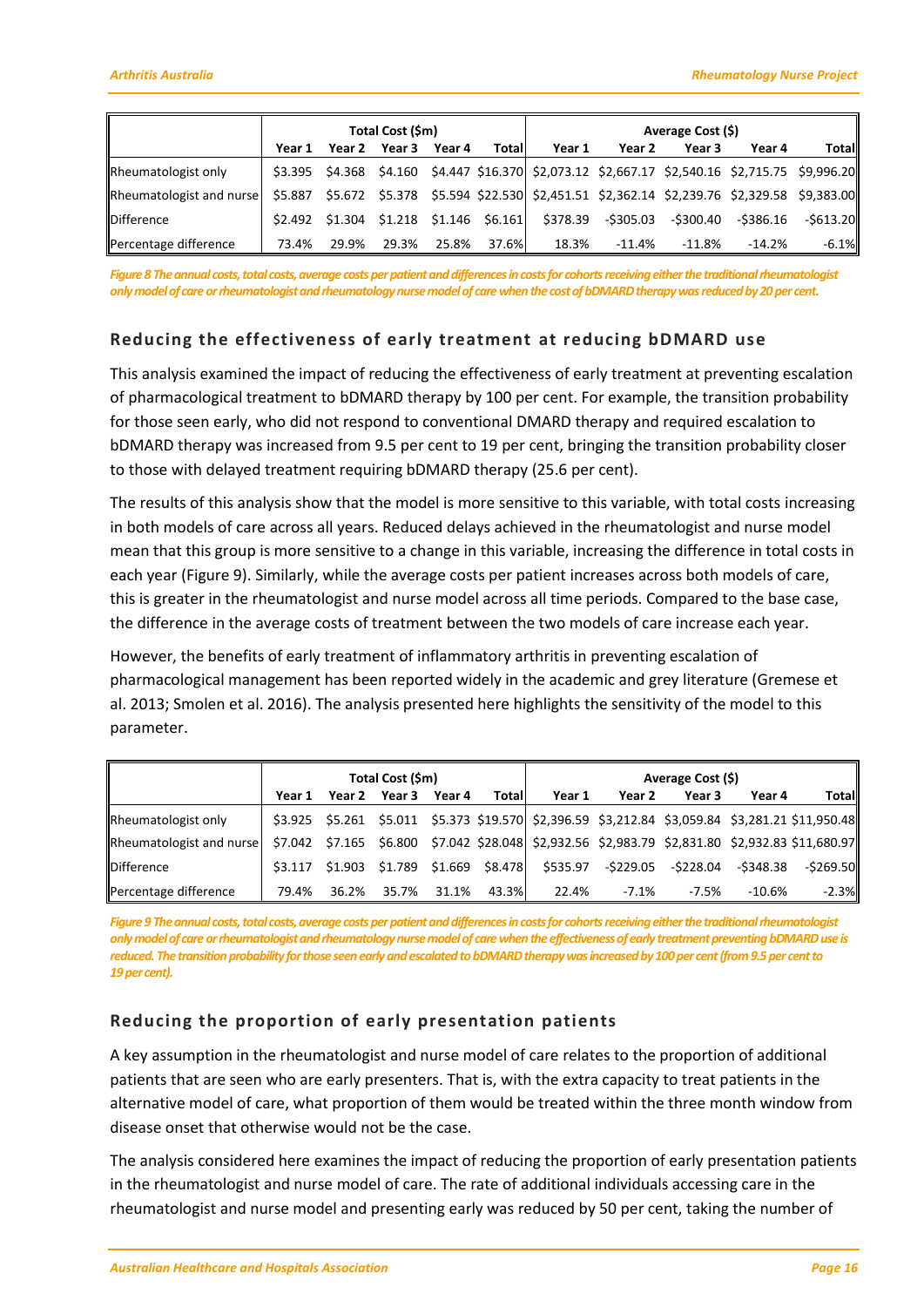people modelled as presenting early from 1140 people (47.5 per cent of all patients) to 758 (31.5 per cent). This could reflect that delay to presentation is less modifiable than assumed.

The results of this analysis show that the model is very sensitive to this variable, with total costs increasing in the rheumatologist and nurse model of care across the second, third and fourth years (Figure 10). Similarly, the average costs per patient increases across the rheumatologist and nurse models of care across the second, third and fourth years. Compared to the base case, the difference in the total and average costs of treatment between the two models of care increases in the second, third and fourth years. This resulted in an increase in the total cost difference and a reduction in the differences in the average cost across each of the four years modelled. The analysis presented here highlights the sensitivity of the model to this parameter.

Compared to the base case assumption of all additional capacity being early presentation patients, as this parameter moves towards the empirical value of 23.0 per cent, the additional patients seen in the rheumatologist and nurse model of care converge on the same profile of timeliness of presentation as the base case group seen in rheumatologist only model of care. This then has the effect of increasing costs through the volume effect, but with no offsetting savings from a proportional increase in early treatment of patients.

|                          | Total Cost (\$m) |                                 |       |       |         | Average Cost (\$)                                                                                |         |                                        |         |              |
|--------------------------|------------------|---------------------------------|-------|-------|---------|--------------------------------------------------------------------------------------------------|---------|----------------------------------------|---------|--------------|
|                          |                  | Year 1 Year 2 Year 3 Year 4     |       |       | Total   | Year 1                                                                                           | Year 2  | Year 3                                 | Year 4  | <b>Total</b> |
| Rheumatologist only      |                  |                                 |       |       |         | \$3.673 \$5.016 \$4.777 \$5.159 \$18.625 \$2,242.87 \$3,062.89 \$2,917.04 \$3,150.43 \$11,373.23 |         |                                        |         |              |
| Rheumatologist and nurse |                  |                                 |       |       |         | \$6.249 \$7.070 \$6.702 \$7.171 \$27.193 \$2,602.49 \$2,944.35 \$2,791.25 \$2,986.58 \$11,324.66 |         |                                        |         |              |
| <b>Difference</b>        |                  | \$2.576 \$2.054 \$1.925 \$2.012 |       |       | \$8.568 |                                                                                                  |         | \$359.62 -\$118.54 -\$125.79 -\$163.86 |         | $-548.56$    |
| Percentage difference    | 70.1%            | 41.0%                           | 40.3% | 39.0% | 46.0%   | 16.0%                                                                                            | $-3.9%$ | $-4.3%$                                | $-5.2%$ | $-0.4%$      |

*Figure 10The annual costs, total costs, average costs per patient and differences in costs for cohorts receiving either the traditional rheumatologist only model of care or rheumatologist and rheumatology nurse model of care when the effectiveness improved access at increasing early presentation is reduced. The transition probability for presenting early in those additional individuals accessing care in the nurse and rheumatologist model was reduced by 50 per cent.*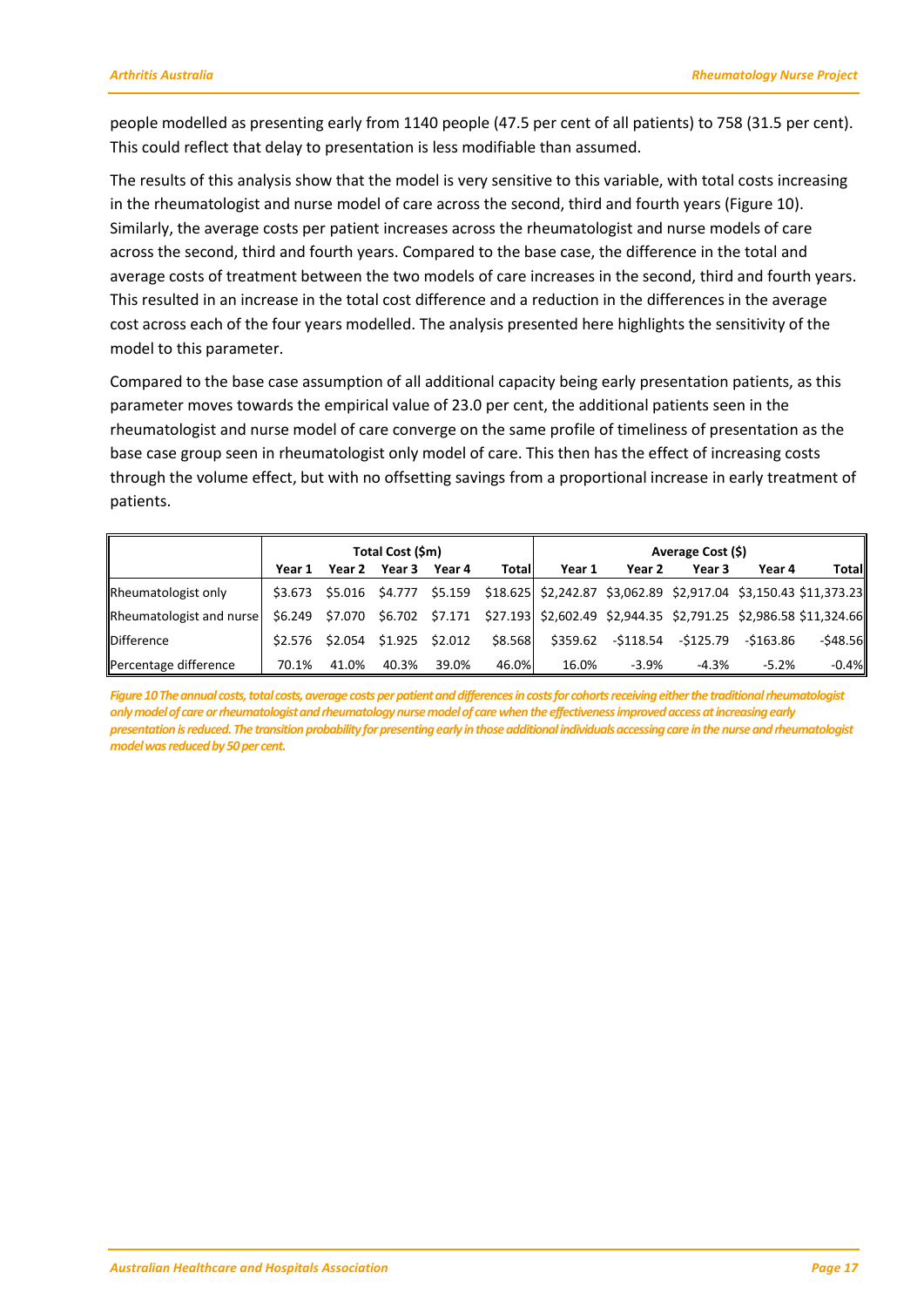## <span id="page-21-0"></span>**Economic analysis limitations**

There are a number of additional costs and savings that can be identified as being associated with the differences in the amount of care provided and the timing of this care provision. However, these have not been quantified either because the necessary data to calculate the cost and savings are not available or it is beyond the scope of this study to model the impact. These additional costs and savings include the following:

- Avoided surgeries eg hip and knee joint replacements;
- **Number 2** Avoided emergency department presentations, including patient transport costs;
- Consumption of other medicines;
- Economic benefits associated with increased workforce attachment and improved labour productivity;
- Other healthcare costs eg reduced need for primary care physician consultations;
- Improved patient quality of life from a reduced burden of disease.

While it is possible to speculate on the costs and savings associated with these services and activities, this would be arbitrary and likely be very sensitive to any assumptions necessarily made, and as such are not included here. Alternatively, while it is possible to model the economic effect of increased workforce attachment and labour productivity, this would require a level of sophisticated modelling beyond the scope of this project. An example of the estimation of labour market effects associated with improved chronic disease management in the case of type 2 diabetes is provided in Brown et al. 2009. In this study, models developed in three separate research centres were linked to estimate the economy wide impact of a hypothetical diabetes prevention program. A population projection microsimulation model was used to produce estimates of the number of people with type 2 diabetes and the impact on the prevalence and progression of the disease associated with the prevention program, with these results then linked to a household labour supply model to estimate the gains in employment from the intervention. These results were then linked to a computable general equilibrium model to determine the macroeconomic impacts of the labour supply shock. A twenty year projection was developed showing changes in real GDP, employment, consumption, investment, exports, imports and the impact on the terms of trade.

In the context of the chronicity of inflammatory arthritis, it could be argued that this analysis being performed over a four year period was too brief a period. This time period was used due to the absence of longitudinal empirical evidence regarding the costs and benefits associated with early or delayed access to treatment and accessing rheumatology nursing care. Similarly, while it is expected that earlier treatment for rheumatoid arthritis would result in a reduction in joint replacements, adequate empirical evidence could not be identified to parameterise this calculation. As such, the analysis presented does not fully capture the future benefits and cost savings associated with improved access to care by those with inflammatory arthritis.

An additional limitation of this economic analysis is that much of the empirical evidence utilised for assumptions relating to care models, pharmaceutical costs and patient outcomes has been limited to studies examining rheumatoid arthritis, a subset of inflammatory arthritis. This may not adequately reflect variation in the care and service provision for those with other forms of inflammatory arthritis.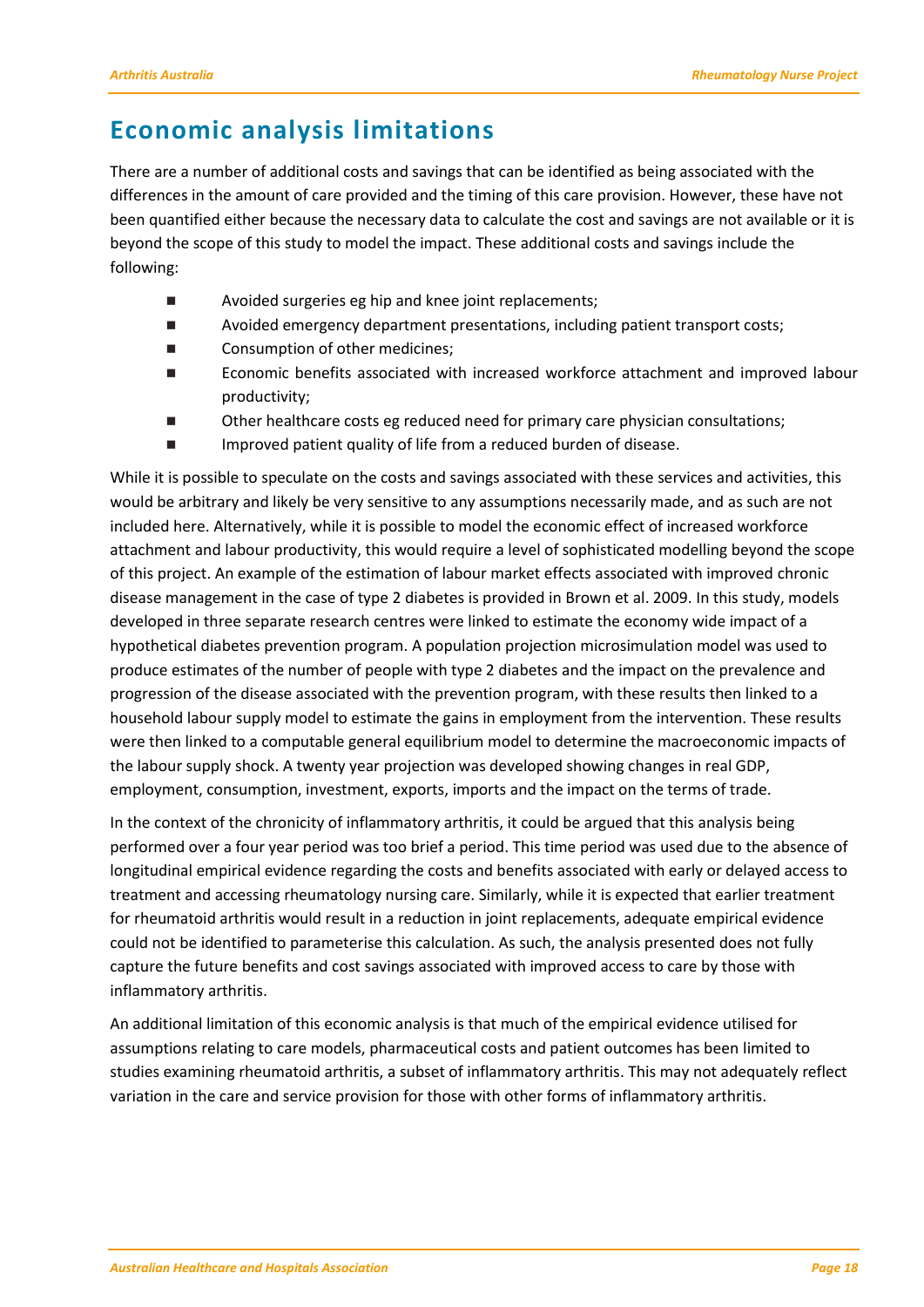# <span id="page-22-0"></span>**Funding models**

This analysis provides an example of how a model of care for inflammatory arthritis incorporating rheumatology nurses to provide better access to specialised rheumatology care could be employed. This evaluation has examined the funding of a rheumatology nurse model of care via the activity based funding (ABF) framework funded by state, territory and Commonwealth governments with funding of the PBS being a Commonwealth responsibility.

While the overall cost to governments of providing healthcare to people with rheumatoid arthritis falls primarily on the Commonwealth, the longer term benefits not quantified here also primarily accrue to the Commonwealth in terms of reduced associated healthcare consumption and the broader economic benefits such as reduced disability and increased workforce participation (Schofield, Shrestha and Cunich 2016). The existing ABF and PBS funding frameworks appropriately address the way in which the healthcare has been modelled here. The cost of providing this care is justified by meeting unmet need within the population (in terms of mitigating delayed treatment) and as an effectively preventative health intervention by delaying or avoiding disease progression.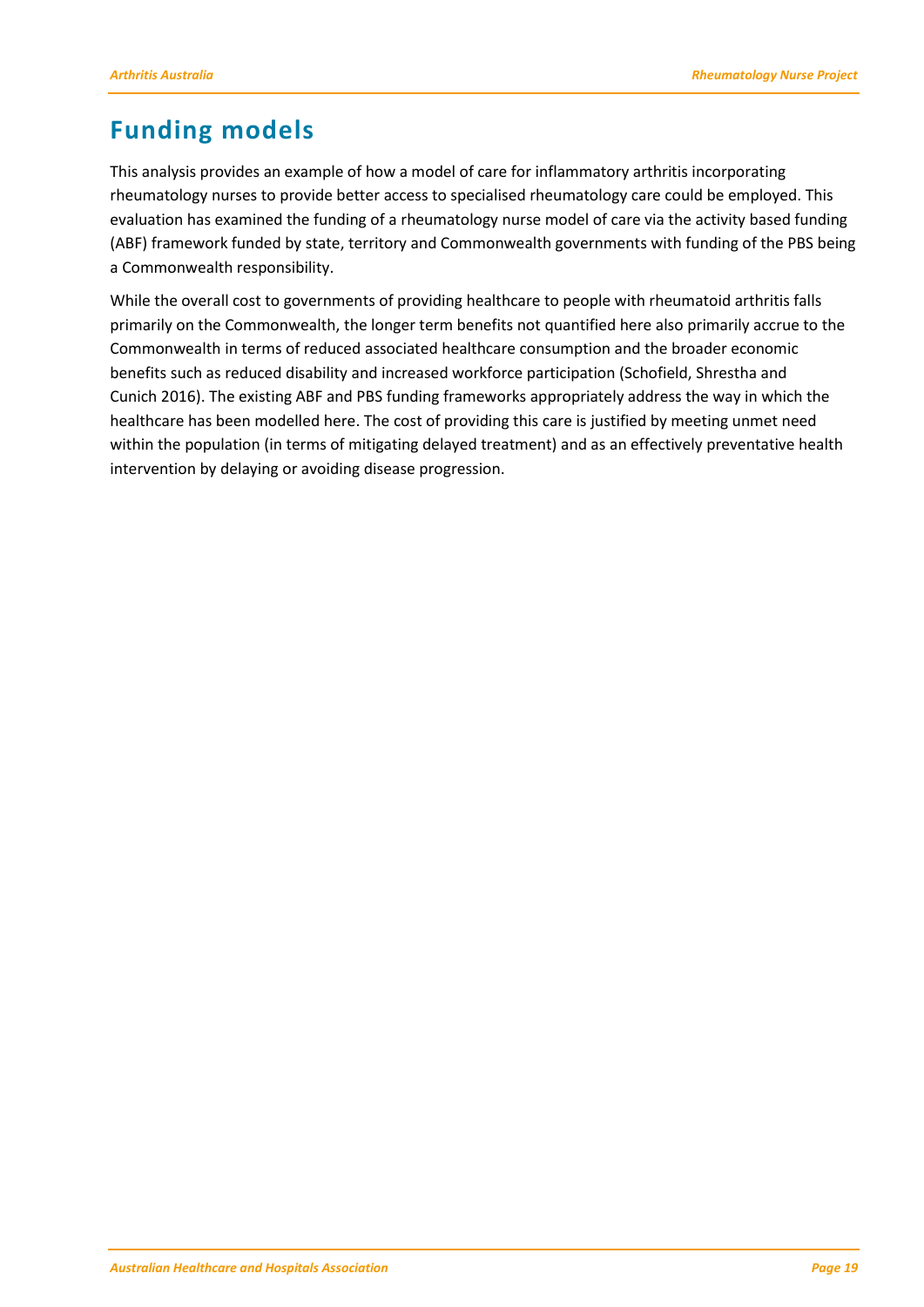# <span id="page-23-0"></span>**Conclusions**

Early access to specialist treatment for those diagnosed with inflammatory arthritis is a key determinant of the progression of the disease, long term patient outcomes and the associated healthcare costs. It is known that many patients do not receive specialist rheumatologist care within the 'window of opportunity' resulting in an unnecessary deterioration in their condition and eventually higher health system and broader economic costs.

The addition of a rheumatology nurse to the model of care for patients accessing public outpatient rheumatology services will improve access to rheumatology specialist care and reduce delays in receiving treatment. This will increase the total cost of care as more patients receive the care they require earlier, but lower the average cost of care after twelve months. Quality of life is also improved with earlier intervention resulting in more effective disease control.

Comparing the estimated cost of the two models of care considered here showed that the additional total discounted cost over four years within a representative public hospital rheumatology clinic for patients in a single enrolment year would be \$6.549 million. This is primarily a volume effect as more patients receive treatment earlier. Specifically, in the setting considered here, over 760 people would receive earlier treatment in the first year. However, this earlier intervention for a large cohort of patients also results in a lowering of the four year discounted average cost of treatment by \$889 per patient.

While the burden of disease is reduced and quality of life improved, it is beyond the scope of this report for these to be quantified. However, it was shown that disease remission rates would increase from 23.1% of the cohort in the rheumatologist only model to 31.6% of the cohort for the rheumatologist plus rheumatology nurse model at year 4 and the reduced direct healthcare costs associated with this outcome were estimated.

There are a number of additional costs and savings that are identifiable but cannot be quantified due to the lack of suitable empirical evidence. This points to the need for more robust data collections and trials to be conducted to better understand the impact of alternative inflammatory arthritis care pathways and the associated longer term consumption of healthcare services and other economic impacts. However, workforce constraints would likely be a limiting factor in the extent to which rheumatologist medical clinics with a rheumatology nurse could be rolled-out more broadly.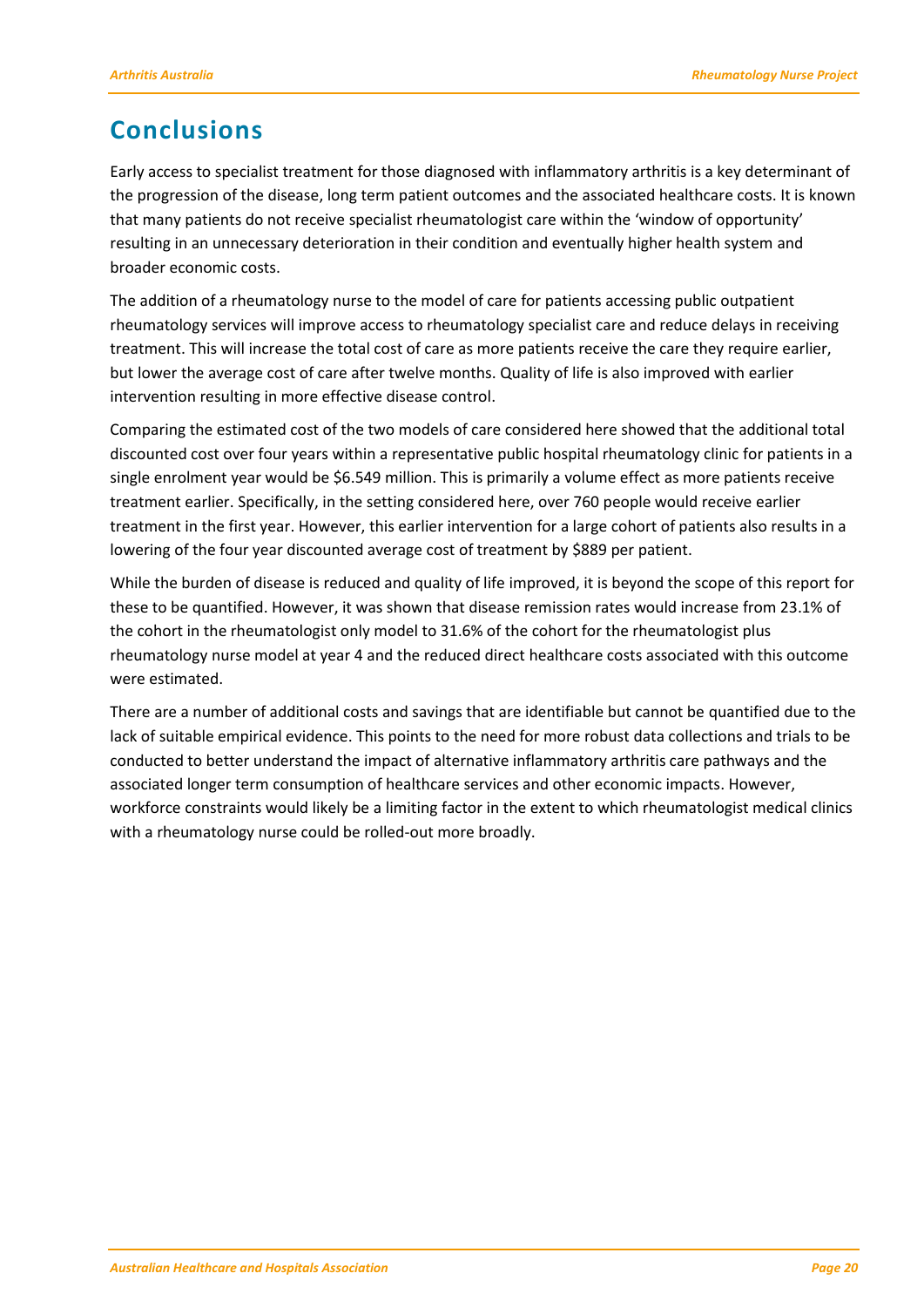### <span id="page-24-0"></span>**References**

Arthritis Australia 2014, *Time to move: rheumatoid arthritis. A national strategy to reduce a costly burden*. Arthritis Australia, viewed 31 May 2017,

http://www.arthritisaustralia.com.au/images/stories/documents/reports/TTM/Final%20Arthriris%20Ausr% 20Time%20to%20Move\_RA\_140612.pdf.

Australian Healthcare and Hospitals Association (AHHA), 2017. *Assessing the scope, activities and value of rheumatology nurses in Australia: report on stakeholder surveys and interviews*, Australian Healthcare and Hospitals Association, viewed 30 July 2017.

Australian Institute of Health and Welfare (AIHW) 2011, *The use of disease-modifying anti-rheumatic drugs for the management of rheumatoid arthritis,* Arthritis series no. 16, cat. no.PHE138, Australian Institute of Health and Welfare, Canberra.

AIHW 2016, *Health expenditure Australia 2014–15: Table C3: Growth rates for the total health price index and industry-wide indexes, 2004–05 to 2014–15 (%),* Health and welfare expenditure series no. 57, Cat. no.HWE67, Australian Institute of Health and Welfare, Canberra.

Barnabe, C, Thanh, NX, Ohinmaa, A, Homik, J, Barr, SG, Martin, L & Maksymowych, WP 2013, 'Healthcare service utilisation costs are reduced when rheumatoid arthritis patients achieve sustained remission', *Annals of the Rheumatic Diseases*, vol. 72, no. 10, pp. 1664–1668.

Brown, L J, Harris, A, Picton, M, Thurecht, L, Yap, M, Harding, A, Dixon, P & Richardson, J 2009, 'Linking microsimulation and macro-economic models to estimate the economic impact of chronic disease prevention', in Zaidi A, Harding A & Williamson P (eds.) *New Frontiers in Microsimulation Modelling—Public Policy and Social Welfare*, Ashgate, Farnham.

Butt, S, Newman, E, & Smith, N 2016, 'Nurse scheduled telephone visit: the right rheumatology care for the right patient at the right time', *Arthritis & Rheumatology* (abstract), vol. 68, no. 10.

Bykerk, V & Emery, P 2010, 'Delay in receiving rheumatology care leads to long‐term harm', *Arthritis & Rheumatism*, vol. 62, no. 12, pp. 3519–3521.

Cho, KJ, Jang, SH, Lee, SK & Doh WS 1998, 'Utilization characteristics of health care service for rheumatoid arthritis patients in Korea', *Yonsei Medical Journal*, vol. 39, no. 3, pp. 247–251.

Combe, B, Logeart, I, Belkacemi, MC, Dadoun, S, Schaeverbeke, T, Daurès, JP & Dougados, M 2015, 'Comparison of the long-term outcome for patients with rheumatoid arthritis with persistent moderate disease activity or disease remission during the first year after diagnosis: data from the ESPOIR cohort', *Annals of the Rheumatic Diseases*, vol. 74, pp. 724–729.

El Miedany, Y, Palmer, D & El Gaafary, M 2006, 'Diagnosis of early arthritis: outcomes of a nurse-led clinic', *British journal of nursing*, vol. 15, no 7, pp. 394–410.

Finckh, A, Bansback, N, Marra, CA, Anis, AH, Michaud, K, Lubin, S, White, M, Sizto, S & Liang, MH 2009, 'Treatment of very early rheumatoid arthritis with symptomatic therapy, disease-modifying antirheumatic drugs, or biologic agents: a cost-effectiveness analysis', *Annals of Internal Medicine*, vol. 151, no. 9, pp. 612–621.

Firth, J, Snowden, N, Ledingham, J, Rivet, A, Galloway, J, Dennison, EM, MacPhie, E, Ide, Z, Rowe, I, Kandala, N & Jameson, K 2016, 'The 1<sup>st</sup> National clinical audit for rheumatoid and early inflammatory arthritis: findings and implications for nursing practices', *British Journal of Nursing*, vol. 25, no. 11, pp. 613–617.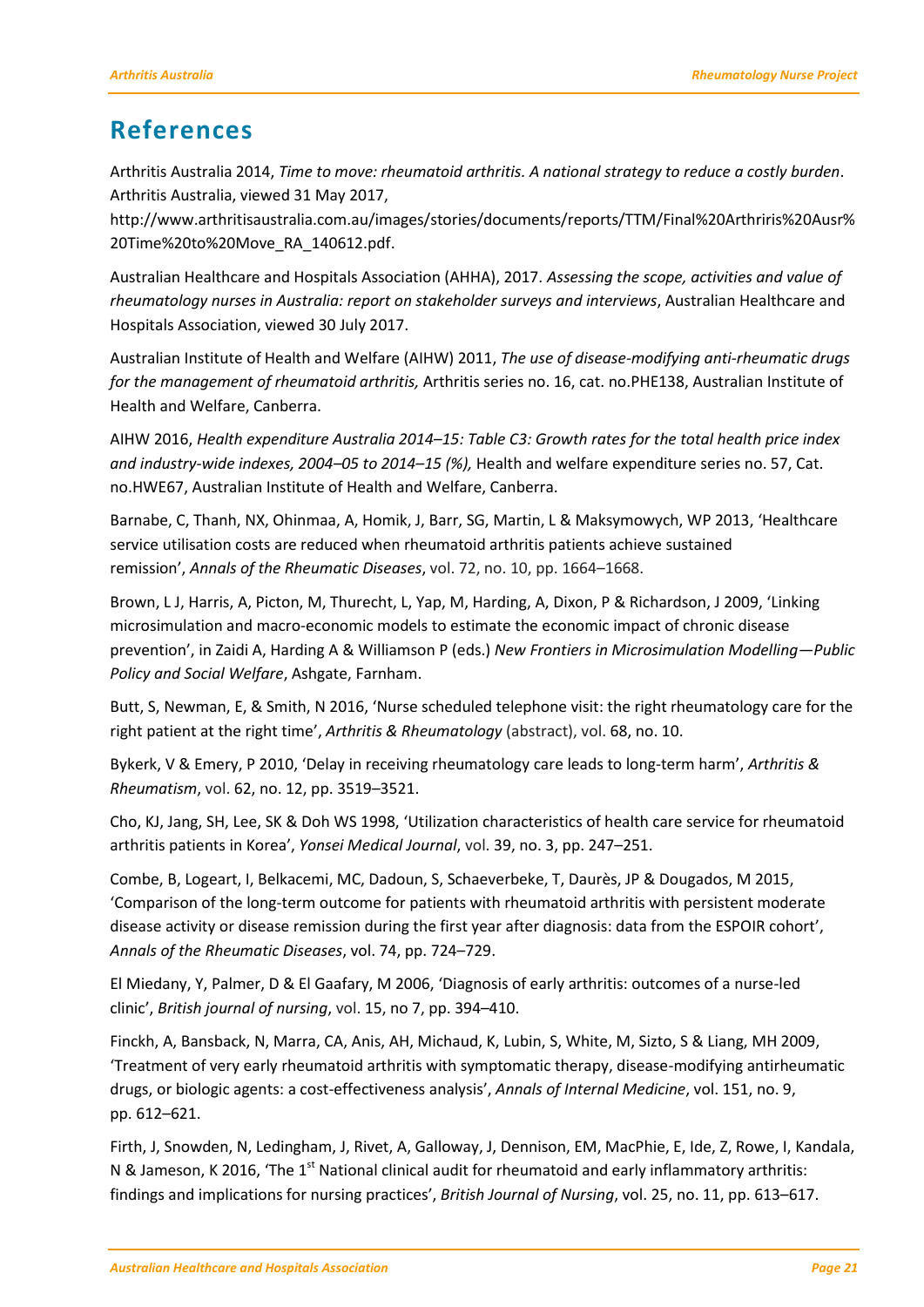Gremese, E, Salaffi, F, Bosello, SL, Ciapetti, A, Bobbio-Pallavicini, F, Caporali, R & Ferraccioli, G 2013, 'Very early rheumatoid arthritis as a predictor of remission: a multicentre real life prospective study', *Annals of the Rheumatic Diseases*, vol. 72, no. 6, pp. 858–862.

Government of Western Australia Department of Health 2009, *Musculoskeletal Health Network. Inflammatory Arthritis Model of Care*, Government of Western Australia Department of Health, viewed 31 July 2017, http://www.healthnetworks.health.wa.gov.au/modelsofcare/docs/Inflammatory\_Arthritis\_ Model\_of\_Care.pdf.

Hernández-García, C, Vargas, E, Abásolo, L, Lajas, C, Bellajdell, B, Morado, I, Macarrón, P, Pato, E, Fernández-Gutiérrez, B, Bañares, A & Jover, J 2000, 'Lag time between onset of symptoms and access to rheumatology care and DMARD therapy in a cohort of patients with rheumatoid arthritis', *The Journal of Rheumatology*, vol. *27*, no. 10, pp. 2323–2328.

Hill, J, Bird, HA, Harmer, R, Wright, V & Lawton, C 1994, 'An evaluation of the effectiveness, safety and acceptability of a nurse practitioner in a rheumatology outpatient clinic', *Rheumatology*, vol. 33, no. 3, pp. 283–288.

Hill, J, Ryan, S, & Hassell, A 2009, '*Rheumatology nursing: results of a survey exploring the performance and activity of rheumatology nurses',* Royal College of Nursing, viewed 31 July 2017, https://www2.rcn.org.uk/ data/assets/pdf file/0004/264937/003524.pdf.

Independent Hospital Pricing Authority (IHPA) 2016a, *National efficient price determination 2016–17,* Independent Hospital Pricing Authority, viewed 31 May 2017, https://www.ihpa.gov.au/sites/g/files/net636/f/publications/final\_nep16\_determination.pdf.

Independent Hospital Pricing Authority (IHPA) 2016b, *National Weighted Activity Unit (NWAU) calculators 2016–17: non-admitted outpatient services*, Independent Hospital Pricing Authority, viewed 31 May 2017, https://www.ihpa.gov.au/what-we-do/nwau-calculators-2016-17.

Jamal, S, Alibhai, SM, Badley, EM & Bombardier, C 2011, 'Time to treatment for new patients with rheumatoid arthritis in a major metropolitan city', *The Journal of Rheumatology*, vol. *38*, no. 7, pp. 1282–1288.

Jones, G, Nash, P & Hall, S 2017 'Advances in rheumatoid arthritis' *The Medical Journal of Australia*, vol. 206, no. 5, pp. 221–224.

Kuznar, W 2014 'Rheumatology nursing is evolving rapidly, prominent role already assumed', *The Rheumatology Nurse*, vol. 3, no 1.

Kroese, ME, Severens, JL, Schulpen, GJ, Bessems, MC, Nijhuis, FJ & Landewé, RB 2011, 'Specialized rheumatology nurse substitutes for rheumatologists in the diagnostic process of fibromyalgia: a cost-consequence analysis and a randomized controlled trial', *The Journal of Rheumatology*, vol. 38, no. 7, pp. 1413–1422.

Lard, LR, Visser, H, Speyer, I, van der Horst-Bruinsma, IE, Zwinderman, AH, Breedveld, FC & Hazes, JM 2001, 'Early versus delayed treatment in patients with recent-onset rheumatoid arthritis: comparison of two cohorts who received different treatment strategies', *The American Journal of Medicine*, vol. 111, no. 6, pp. 446–451.

Larsson, I, Fridlund, B, Arvidsson, B, Teleman, A, Svedberg, P & Bergman, S 2015, 'A nurse-led rheumatology clinic versus rheumatologist-led clinic in monitoring of patients with chronic inflammatory arthritis undergoing biological therapy: a cost comparison study in a randomised controlled trial', *BMC Musculoskeletal Disorders*, vol. 16, no. 1, pp. 354.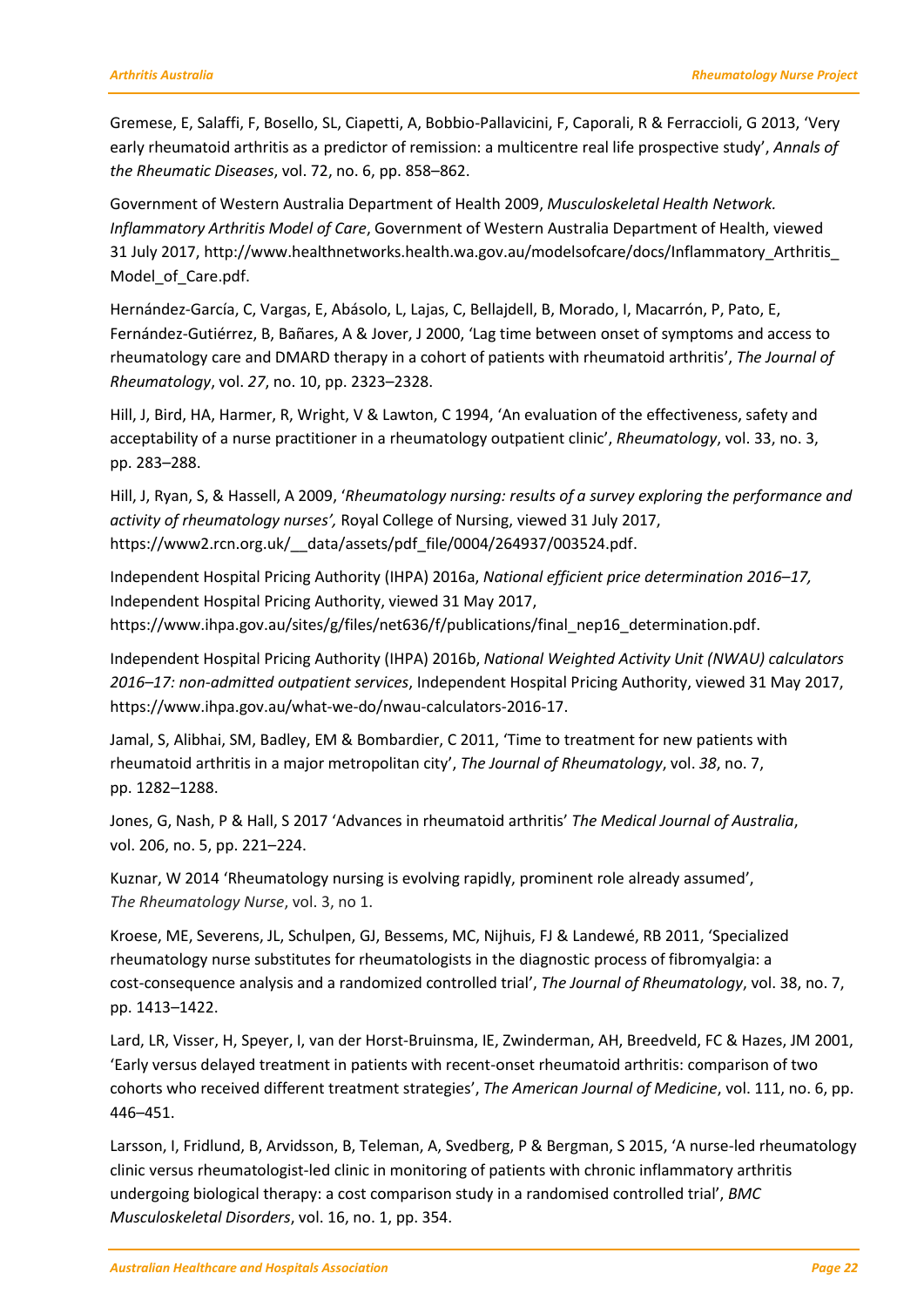Melbourne Health 2014, *Rheumatology Nurse Practitioner Model*, Melbourne Health, viewed 31 July 2017, http://www.health.vic.gov.au/\_\_data/assets/pdf\_file/0010/918073/Melbourne-Health\_Rheumatology.pdf.

Mintz, S, Jones, KB & Reiff, A 2015, 'Utilization and Education of Nurse Practitioners in Pediatric Rheumatology', *Arthritis & Rheumatology*, vol. 67, pp. 2974–2975.

Möttönen, T, Hannonen, P, Korpela, M, Nissilä, M, Kautiainen, H, Ilonen, J, Laasonen, L, Kaipiainen-Seppänen, O, Franzen, P, Helve, T & Koski, J 2002, 'Delay to institution of therapy and induction of remission using single‐drug or combination–disease‐modifying antirheumatic drug therapy in early rheumatoid arthritis', *Arthritis & Rheumatology*, vol. 46, no. 4, pp. 894–898.

Moura, CS, Abrahamowicz, M, Beauchamp, ME, Lacaille, D, Wang, Y, Boire, G, Fortin, PR, Bessette, L, Bombardier, C, Widdifield, J & Hanly, JG 2015, 'Early medication use in new-onset rheumatoid arthritis may delay joint replacement: results of a large population-based study', *Arthritis Research & Therapy*, vol. 17, no. 1, pp. 197.

Nanji, JA, Choi, M, Ferrari, R, Lyddell, C & Russell, AS 2012, 'Time to consultation and disease-modifying antirheumatic drug treatment of patients with rheumatoid arthritis—northern Alberta perspective', *The Journal of Rheumatology*, vol. *39*, no. 4, pp. 707–711.

Ndosi, M, Lewis, M, Hale, C, Quinn, H, Ryan, S, Emery, P, Bird, H & Hill, J 2014, 'The outcome and cost-effectiveness of nurse-led care in people with rheumatoid arthritis: a multicentre randomised controlled trial', *Annals of the Rheumatic Diseases*, vol. 73, no. 11, pp. 1975–1982.

Nell, VPK, Machold, KP, Eberl, G, Stamm, TA, Uffmann, M & Smolen, JS 2004, 'Benefit of very early referral and very early therapy with disease-modifying anti-rheumatic drugs in patients with early rheumatoid arthritis', *Rheumatology*, vol. 43, no. 7, pp. 906–914.

Oliver, SM 2011, 'The role of the clinical nurse specialist in the assessment and management of biologic therapies', *Musculoskeletal Care*, vol. 9, no. 1, pp. 54–62.

Oliver, S & Leary, A 2010, 'Describing the complexity and value of the nurse specialist role in rheumatology in the UK using information technology (abstract)', *Annals of Rheumatological Disease,* vol. 69(s3), pp. 717.

Pharmaceutical Benefits Advisory Committee (PBAC) 2016, *Guidelines for preparing submissions to the Pharmaceutical Benefits Advisory Committee (Version 5.0)*, Pharmaceutical Benefits Advisory Committee, Australian Government Department of Health, Canberra, viewed 31 May 2017, https://pbac.pbs.gov.au/.

Pharmaceutical Benefits Scheme (PBS) 2017, *Schedule of pharmaceutical benefits*, Australian Government Department of Health, Canberra.

Piper, S 2012, 'Rheumatology workforce in Australia', *Internal Medicine Journal*, vol. 42, pp. s9–35, ARA Scientific Posters.

Raza, K, Stack, R, Kumar, K, Filer, A, Detert, J, Bastian, H, Burmester, GR, Sidiropoulos, P, Kteniadaki, E, Repa, A & Saxne, T 2011, 'Delays in assessment of patients with rheumatoid arthritis: variations across Europe', *Annals of the Rheumatic Diseases*, vol. *70, no.* 10, pp. 1822–1825.

Reed, MD, Moran, H, McColl, G, Stockman, A, Barraclough, D, Van Doornum, S, Brand, C & Roberts, JL 2005, 'Time to institution of DMARD therapy In Victoria—an early RA pilot study [Abstract]', *Internal Medicine Journal*, vol. *35, no.* (11), pp. A112.

Roberts, LJ, Cleland, LG, Thomas, R & Proudman, SM 2006, 'Early combination disease modifying antirheumatic drug treatment for rheumatoid arthritis', *The Medical Journal of Australia*, vol. 184, no. 3, pp. 122–125.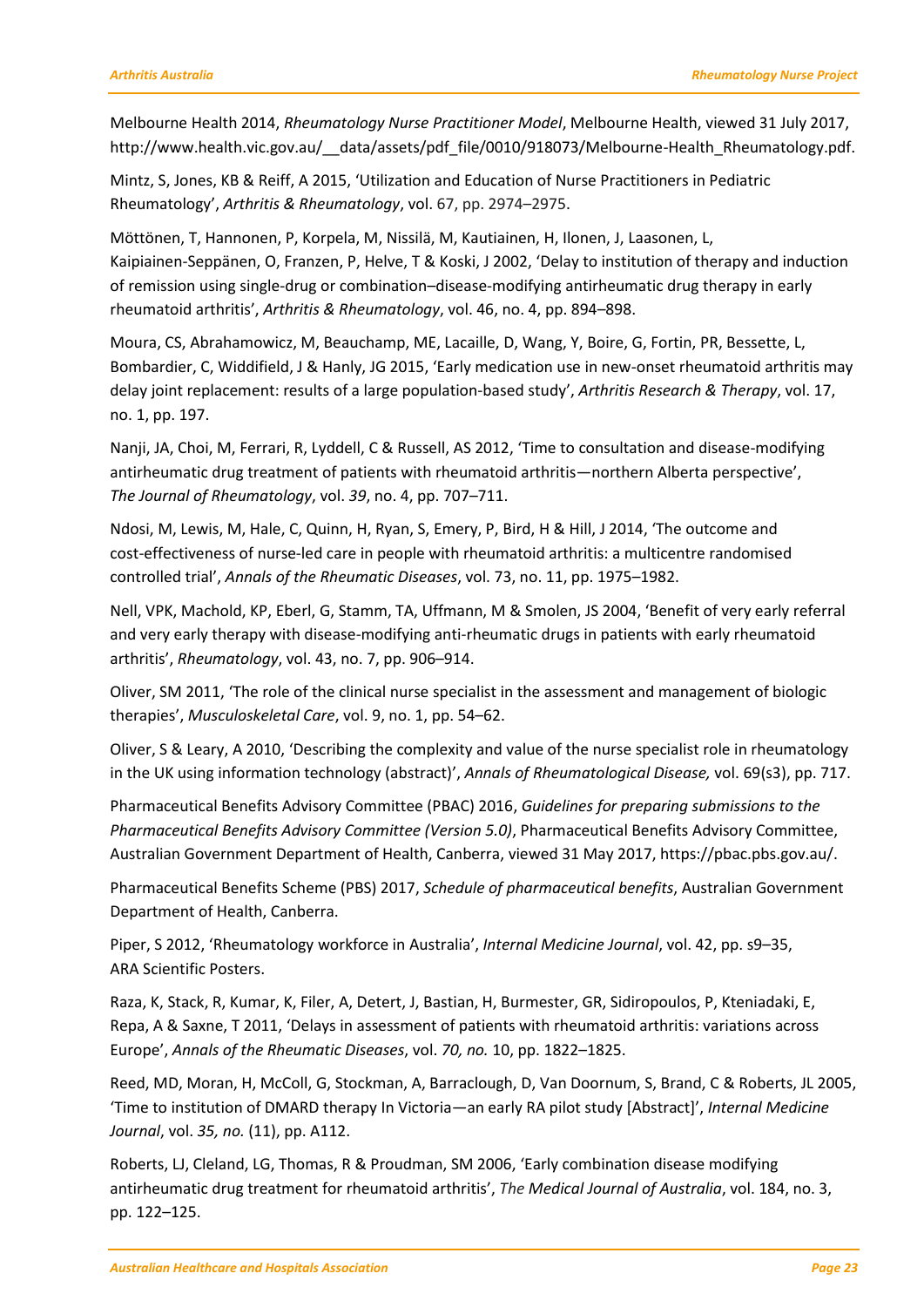Roberts, LJ, Lamont, EG, Lim, I, Sabesan, S & Barrett, C 2012, 'Telerheumatology: an idea whose time has come', *Internal Medicine Journal*, vol. *42, no.* 10, pp. 1072–1078.

Royal Children's Hospital Melbourne 2012, *Paediatric Rheumatology Nurse Practitioner–A Model of Care*, Royal Children's Hospital Melbourne Department of Rheumatology, viewed 31 July 2017, http://www.health.vic.gov.au/\_\_data/assets/pdf\_file/0007/835063/RCH-Paediatric-Rheumatology-NP-Model-and-5y-Plan\_June12.pdf.

Royal College of Physicians 2013, *Consultant physicians working with patients: the duties, responsibilities*  and practice of physicians in medicine, revised 5<sup>th</sup> Edition, London viewed 31 July 2017, https://www.rcplondon.ac.uk/projects/outputs/consultant-physicians-working-patients-revised-5th-edition.

Ryan, S, 1997, 'Nurse-led drug monitoring in the rheumatology clinic', *Nursing Standard*, vol. *11, no.* 24, pp. 45–47.

Schofield, D, Shrestha, R & Cunich, M 2016, *Counting the cost part 2 economic costs: The current and future burden of arthritis*, Arthritis Australia, viewed 31 July 2017, http://www.arthritisaustralia.com.au/ images/stories/documents/Count\_the\_Costs/Final%20Counting%20the%20Costs\_Part2\_MAY2016.pdf.

Smith, BJ, Bolster, MB, Ditmyer, M, Jones. KB & Monrad, SBD 2017, 'Minding the Gap: the Use of Nurse Practitioners and Physician Assistants in U.S. Rheumatology Practice to Affect Rheumatology Workforce Shortages', *ACR Meeting Abstracts*, viewed 31 July 2017, http://acrabstracts.org/abstract/minding-the-gapthe-use-of-nurse-practitioners-and-physician-assistants-in-u-s-rheumatology-practice-to-affectrheumatology-workforce-shortages/.

Smolen, JS, Aletaha, D, Bijlsma, JW, Breedveld, FC, Boumpas, D, Burmester, G, Combe, B, Cutolo, M, de Wit, M, Dougados, M & Emery, P 2010, 'Treating rheumatoid arthritis to target: recommendations of an international task force', *Annals of the Rheumatic Diseases*, vol. 69, no. 4, pp. 631–637.

Smolen, JS, Breedveld, FC, Burmester, GR, Bykerk, V, Dougados, M, Emery, P, Kvien, TK, Navarro-Compán, MV, Oliver, S, Schoels, M & Scholte-Voshaar, M 2016, 'Treating rheumatoid arthritis to target: 2014 update of the recommendations of an international task force', *Annals of the Rheumatic Diseases*, vol. 75, no. 1, pp. 3–15.

Smolen, JS, Han, C, van der Heijde, DM, Emery, P, Bathon, JM, Keystone, E, Maini, RN, Kalden, JR, Aletaha, D, Baker, D & Han, J 2008, 'Radiographic changes in rheumatoid arthritis patients attaining different disease activity states with methotrexate monotherapy and infliximab plus methotrexate: the impacts of remission and TNF-blockade', *Annals of the Rheumatic Diseases*, vol. 68, no. 6, pp. 823–827.

Smolen, JS, Landewe, R, Bijlisma, J, Burmester, G, Chatzidionysiou, K, Dougados, M, Nam, J, Ramiro, S, Voshaar, M, van Vollenhoven, R, Aletaha, D, Aringer, M, Boers, M, Buckley, CD, Buttgereit, F, Bykerk, V, Cardiel, M, Combe, B, Cutolo, M, van Eijk-Hustings, Y, Emery, P, Finckh, A, Gabay, C, Gomez-Reino, J, Gossec, L, Gottenberg, J, Hazes, JMW, Huizinga, T, Jani, M, Karateev, D, Kouloumas, M, Kvien, T, Li, Z, Mariette, X, McInnes, I, Mysler, E, Nash, P, Pavelka, K, Poor, G, Richez, C, van Riel, P Ruppert-Roth, A, Saag, K, da Silva, J, Stamm, T, Takeuchi, T, Westhovens, R, de Wit, M & van der Heijde, D 2017, 'EULAR recommendations for the management of rheumatoid arthritis with synthetic and biological disease-modifying antirheumatic drugs: 2016 update', *Annals of the Rheumatic Diseases*, vol. 76, no. 6, pp. 960–977.

Sokka, T, Hetland, ML, Mäkinen, H, Kautiainen, H, Hørslev‐Petersen, K, Luukkainen, RK, Combe, B, Badsha, H, Drosos, AA, Devlin, J & Ferraccioli, G 2008, 'Remission and rheumatoid arthritis: data on patients receiving usual care in twenty‐four countries', *Arthritis & Rheumatism*, vol. 58, no. 9, pp. 2642–2651.